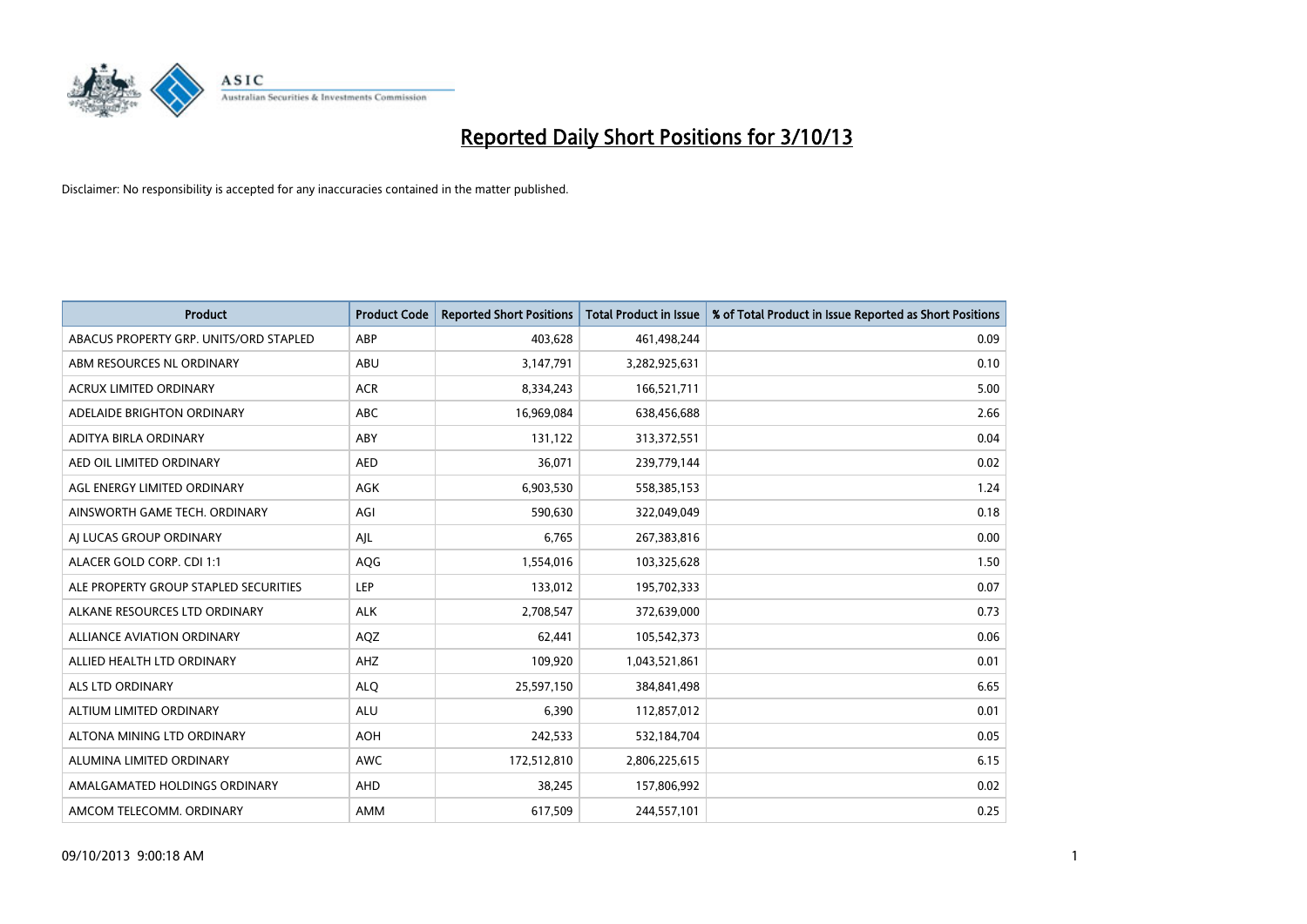

| <b>Product</b>                            | <b>Product Code</b> | <b>Reported Short Positions</b> | <b>Total Product in Issue</b> | % of Total Product in Issue Reported as Short Positions |
|-------------------------------------------|---------------------|---------------------------------|-------------------------------|---------------------------------------------------------|
| AMCOR LIMITED ORDINARY                    | AMC                 | 3,746,340                       | 1,206,684,923                 | 0.31                                                    |
| AMP LIMITED ORDINARY                      | AMP                 | 15,944,849                      | 2,944,564,649                 | 0.54                                                    |
| AMPELLA MINING ORDINARY                   | <b>AMX</b>          | 365,381                         | 248,000,493                   | 0.15                                                    |
| ANGLOGOLD ASHANTI CDI 5:1                 | AGG                 | 1                               | 89,207,765                    | 0.00                                                    |
| ANSELL LIMITED ORDINARY                   | <b>ANN</b>          | 8,510,624                       | 130,648,660                   | 6.51                                                    |
| ANTARES ENERGY LTD ORDINARY               | AZZ                 | 290,043                         | 255,000,000                   | 0.11                                                    |
| ANZ BANKING GRP LTD ORDINARY              | ANZ                 | 8,957,224                       | 2,743,655,310                 | 0.33                                                    |
| APA GROUP STAPLED SECURITIES              | <b>APA</b>          | 10,577,297                      | 835,750,807                   | 1.27                                                    |
| APN NEWS & MEDIA ORDINARY                 | <b>APN</b>          | 16,241,128                      | 661,526,586                   | 2.46                                                    |
| AOUARIUS PLATINUM. ORDINARY               | <b>AOP</b>          | 6,678,021                       | 486,851,336                   | 1.37                                                    |
| AQUILA RESOURCES ORDINARY                 | <b>AQA</b>          | 14,508,561                      | 411,804,442                   | 3.52                                                    |
| ARAFURA RESOURCE LTD ORDINARY             | ARU                 | 8,367                           | 441,270,644                   | 0.00                                                    |
| ARB CORPORATION ORDINARY                  | <b>ARP</b>          | 905,224                         | 72,481,302                    | 1.25                                                    |
| ARDENT LEISURE GROUP STAPLED SECURITIES   | AAD                 | 3,067,799                       | 404,994,420                   | 0.76                                                    |
| ARISTOCRAT LEISURE ORDINARY               | ALL                 | 7,825,188                       | 551,418,047                   | 1.42                                                    |
| ARRIUM LTD ORDINARY                       | ARI                 | 31,124,216                      | 1,355,433,903                 | 2.30                                                    |
| ASCIANO LIMITED ORDINARY                  | <b>AIO</b>          | 14,573,295                      | 975,385,664                   | 1.49                                                    |
| ASG GROUP LIMITED ORDINARY                | ASZ                 | 1,463,788                       | 206,720,839                   | 0.71                                                    |
| ASPEN GROUP ORD/UNITS STAPLED             | <b>APZ</b>          | 390,208                         | 1,198,480,019                 | 0.03                                                    |
| ASTRO JAP PROP GROUP STAPLED US PROHIBIT. | AJA                 | 22.680                          | 67,211,752                    | 0.03                                                    |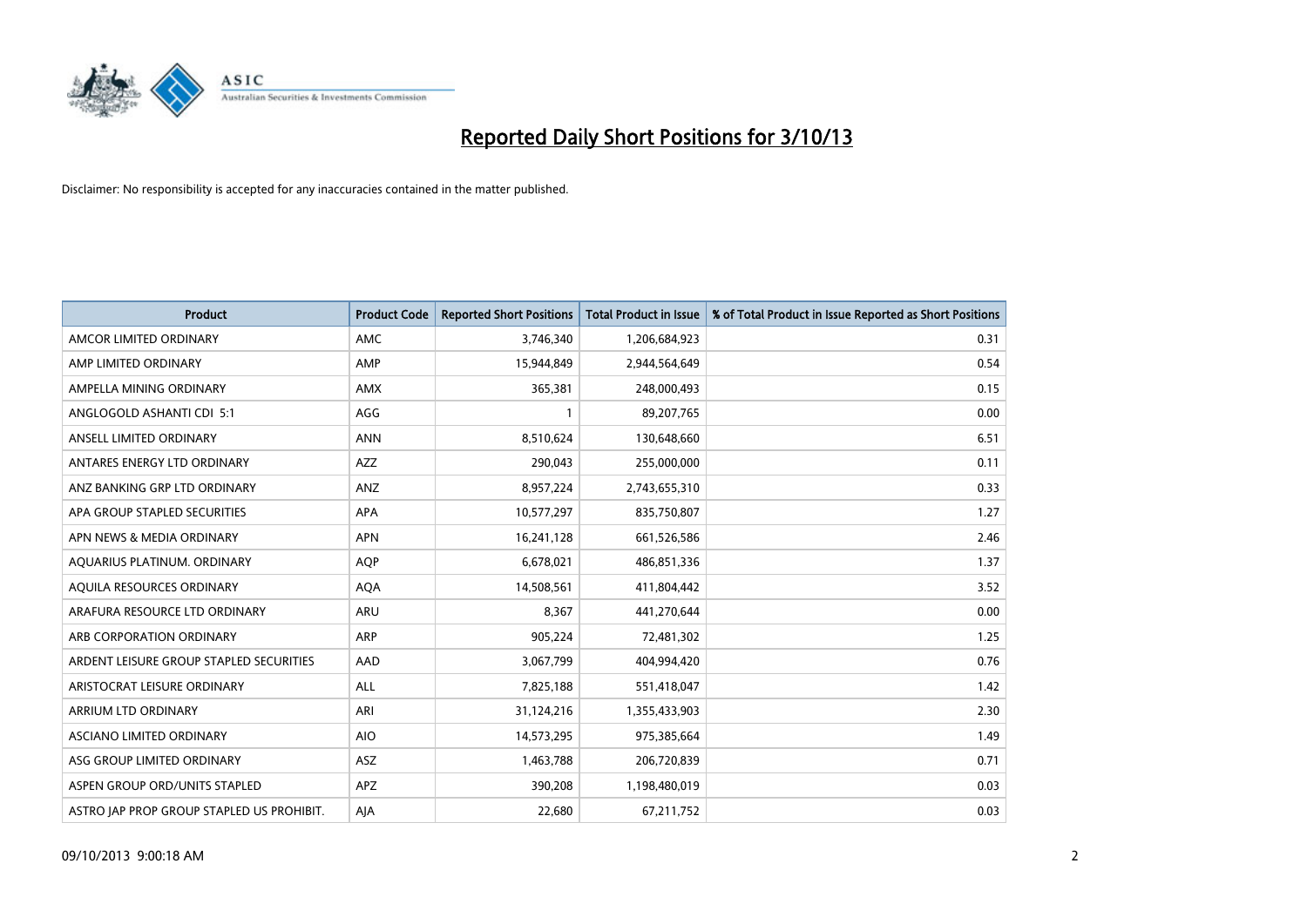

| <b>Product</b>                       | <b>Product Code</b> | <b>Reported Short Positions</b> | <b>Total Product in Issue</b> | % of Total Product in Issue Reported as Short Positions |
|--------------------------------------|---------------------|---------------------------------|-------------------------------|---------------------------------------------------------|
| ASX LIMITED ORDINARY                 | ASX                 | 2,345,326                       | 193,595,162                   | 1.21                                                    |
| ATLAS IRON LIMITED ORDINARY          | <b>AGO</b>          | 44,243,414                      | 915,416,159                   | 4.83                                                    |
| ATRUM COAL NL ORDINARY               | <b>ATU</b>          | 16,501                          | 62,806,250                    | 0.03                                                    |
| AUCKLAND INTERNATION ORDINARY        | <b>AIA</b>          | 119,598                         | 1,322,564,489                 | 0.01                                                    |
| AURIZON HOLDINGS LTD ORDINARY        | AZJ                 | 2,766,424                       | 2,137,284,503                 | 0.13                                                    |
| <b>AURORA OIL &amp; GAS ORDINARY</b> | AUT                 | 7,543,613                       | 448,785,778                   | 1.68                                                    |
| AUSDRILL LIMITED ORDINARY            | ASL                 | 14,539,626                      | 312,277,224                   | 4.66                                                    |
| AUSENCO LIMITED ORDINARY             | AAX                 | 1,205,707                       | 123,527,574                   | 0.98                                                    |
| <b>AUST VINTAGE LTD ORDINARY</b>     | <b>AVG</b>          | 475,000                         | 194,532,692                   | 0.24                                                    |
| <b>AUSTAL LIMITED ORDINARY</b>       | ASB                 | 685,887                         | 346,007,639                   | 0.20                                                    |
| AUSTBROKERS HOLDINGS ORDINARY        | <b>AUB</b>          | 49,788                          | 58,271,735                    | 0.09                                                    |
| AUSTIN ENGINEERING ORDINARY          | ANG                 | 302,402                         | 73,164,403                    | 0.41                                                    |
| AUSTRALAND PROPERTY STAPLED SECURITY | <b>ALZ</b>          | 1,460,658                       | 578,324,670                   | 0.25                                                    |
| AUSTRALIAN AGRICULT, ORDINARY        | AAC                 | 3,891,242                       | 413,909,874                   | 0.94                                                    |
| AUSTRALIAN INFR LTD ORDINARY         | <b>AIX</b>          | 690,515                         | 620,733,944                   | 0.11                                                    |
| AUSTRALIAN PHARM. ORDINARY           | API                 | 692,509                         | 488,115,883                   | 0.14                                                    |
| AUTOMOTIVE HOLDINGS ORDINARY         | AHE                 | 189,784                         | 260,579,682                   | 0.07                                                    |
| AVANCO RESOURCES LTD ORDINARY        | AVB                 | 41,148                          | 1,113,993,968                 | 0.00                                                    |
| AVIENNINGS LIMITED ORDINARY          | <b>AVI</b>          | 69,999                          | 384,423,851                   | 0.02                                                    |
| AWE LIMITED ORDINARY                 | <b>AWE</b>          | 893,142                         | 522,116,985                   | 0.17                                                    |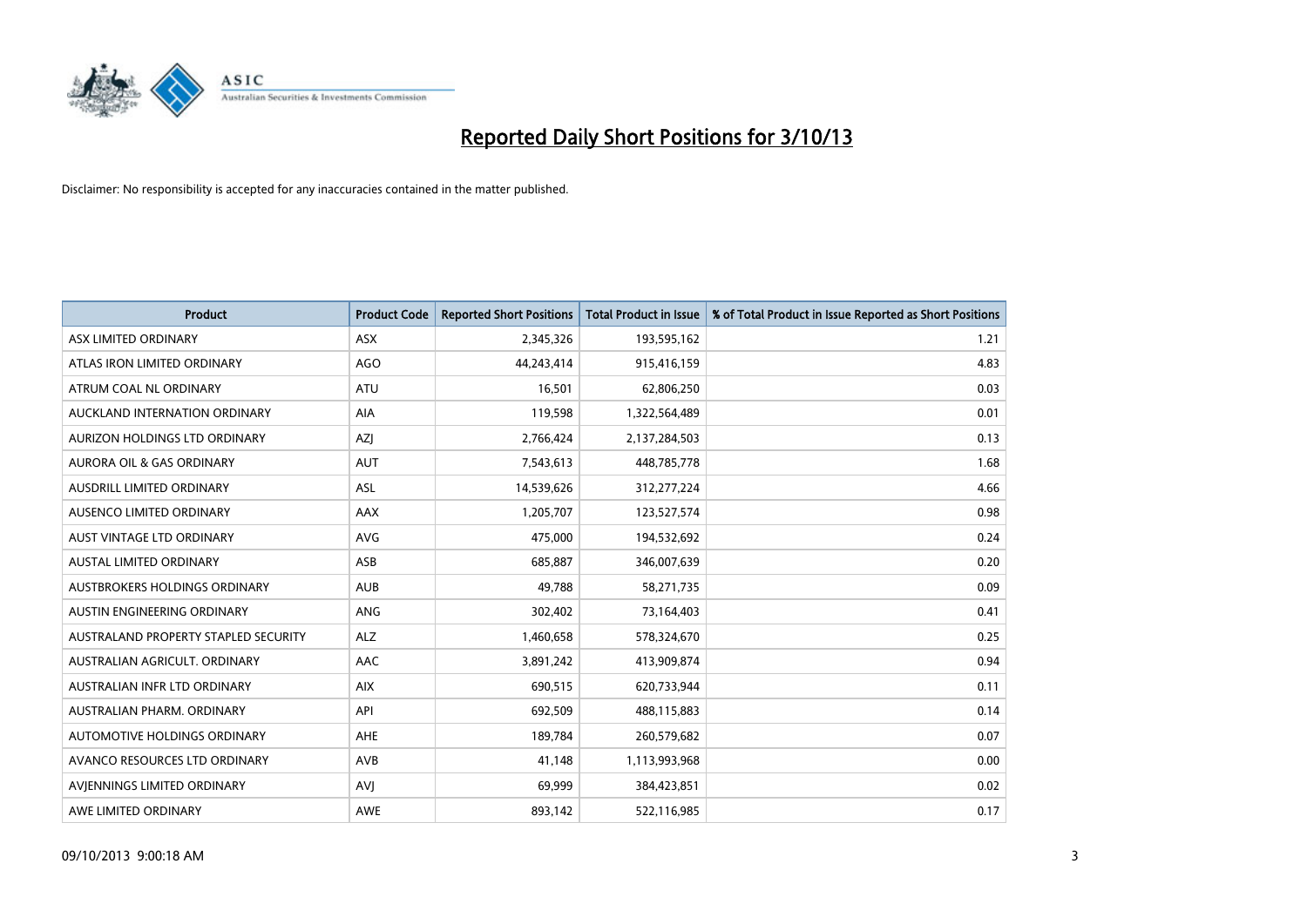

| <b>Product</b>                                | <b>Product Code</b> | <b>Reported Short Positions</b> | <b>Total Product in Issue</b> | % of Total Product in Issue Reported as Short Positions |
|-----------------------------------------------|---------------------|---------------------------------|-------------------------------|---------------------------------------------------------|
| <b>BANDANNA ENERGY ORDINARY</b>               | <b>BND</b>          | 18,729,386                      | 528,481,199                   | 3.54                                                    |
| BANK OF QUEENSLAND. ORDINARY                  | <b>BOO</b>          | 7,579,407                       | 319,809,993                   | 2.37                                                    |
| <b>BASE RES LIMITED ORDINARY</b>              | <b>BSE</b>          | 4,890,548                       | 561,840,029                   | 0.87                                                    |
| BATHURST RES NZ LTD ORDINARY                  | <b>BRL</b>          | 20,883,760                      | 810,635,097                   | 2.58                                                    |
| <b>BC IRON LIMITED ORDINARY</b>               | <b>BCI</b>          | 20,164                          | 123,628,630                   | 0.02                                                    |
| BEACH ENERGY LIMITED ORDINARY                 | <b>BPT</b>          | 21,985,892                      | 1,277,533,962                 | 1.72                                                    |
| BEADELL RESOURCE LTD ORDINARY                 | <b>BDR</b>          | 48,114,238                      | 788,277,280                   | 6.10                                                    |
| BEGA CHEESE LTD ORDINARY                      | <b>BGA</b>          | 338,368                         | 151,866,050                   | 0.22                                                    |
| BENDIGO AND ADELAIDE ORDINARY                 | <b>BEN</b>          | 12,989,383                      | 409,943,305                   | 3.17                                                    |
| BERKELEY RESOURCES ORDINARY                   | <b>BKY</b>          | 707,298                         | 179,393,323                   | 0.39                                                    |
| BHP BILLITON LIMITED ORDINARY                 | <b>BHP</b>          | 6,540,850                       | 3,211,691,105                 | 0.20                                                    |
| <b>BILLABONG ORDINARY</b>                     | <b>BBG</b>          | 18,692,351                      | 478,944,292                   | 3.90                                                    |
| <b>BIONOMICS LIMITED ORDINARY</b>             | <b>BNO</b>          | 83,968                          | 411,765,250                   | 0.02                                                    |
| <b>BLACKMORES LIMITED ORDINARY</b>            | <b>BKL</b>          | 5,837                           | 16,973,764                    | 0.03                                                    |
| <b>BLACKTHORN RESOURCES ORD US PROHIBITED</b> | <b>BTR</b>          | 525,801                         | 164,285,950                   | 0.32                                                    |
| BLUESCOPE STEEL LTD ORDINARY                  | <b>BSL</b>          | 7,821,258                       | 558,733,728                   | 1.40                                                    |
| <b>BOART LONGYEAR ORDINARY</b>                | <b>BLY</b>          | 44,782,275                      | 461,163,412                   | 9.71                                                    |
| <b>BOOM LOGISTICS ORDINARY</b>                | <b>BOL</b>          | 99,999                          | 470,598,576                   | 0.02                                                    |
| <b>BORAL LIMITED, ORDINARY</b>                | <b>BLD</b>          | 58,594,964                      | 778,739,826                   | 7.52                                                    |
| <b>BRADKEN LIMITED ORDINARY</b>               | <b>BKN</b>          | 14,419,704                      | 169,240,662                   | 8.52                                                    |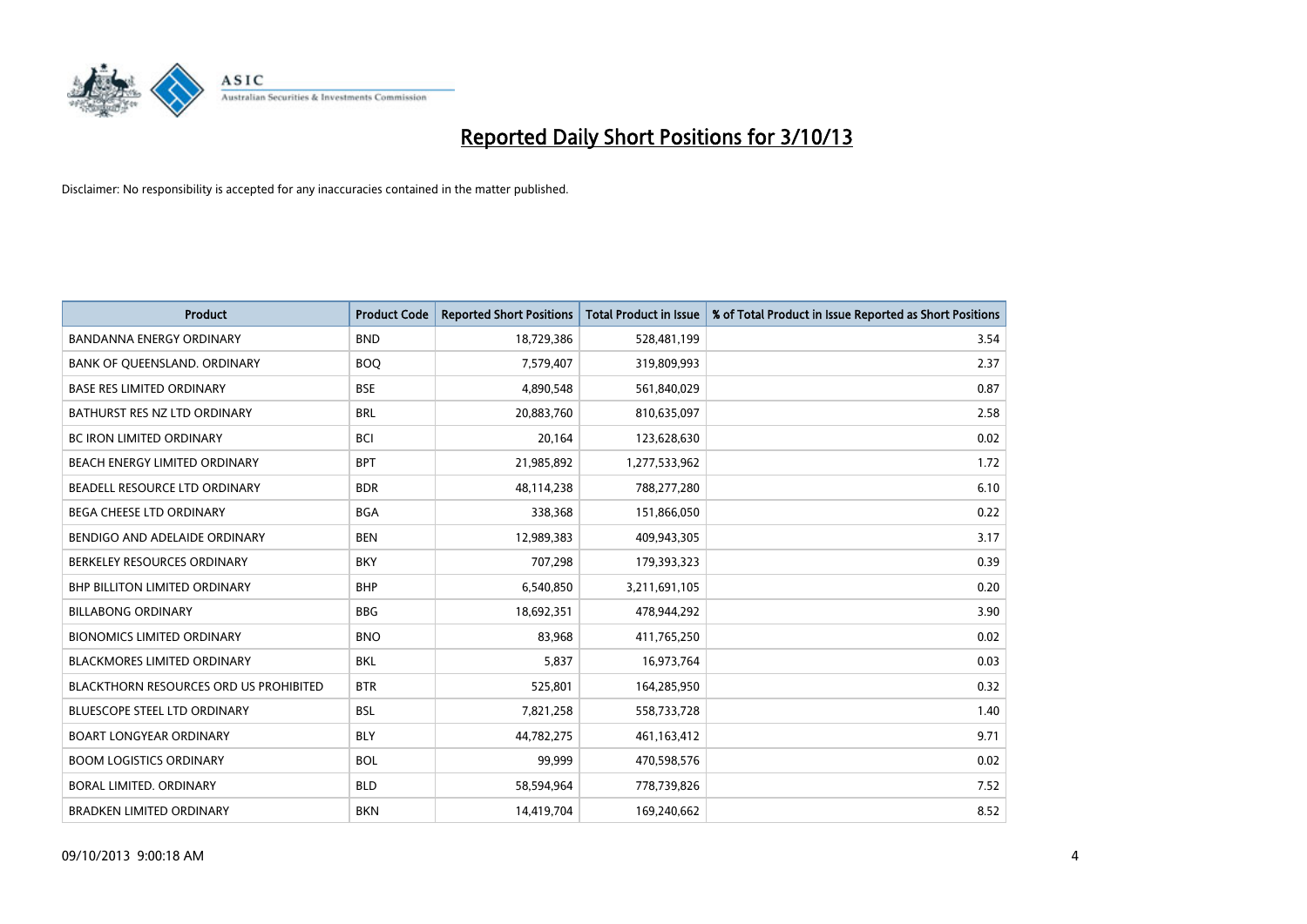

| <b>Product</b>                        | <b>Product Code</b> | <b>Reported Short Positions</b> | <b>Total Product in Issue</b> | % of Total Product in Issue Reported as Short Positions |
|---------------------------------------|---------------------|---------------------------------|-------------------------------|---------------------------------------------------------|
| <b>BRAMBLES LIMITED ORDINARY</b>      | <b>BXB</b>          | 2,370,430                       | 1,558,738,121                 | 0.15                                                    |
| BREVILLE GROUP LTD ORDINARY           | <b>BRG</b>          | 3,284,006                       | 130,095,322                   | 2.52                                                    |
| <b>BRICKWORKS LIMITED ORDINARY</b>    | <b>BKW</b>          | 87,467                          | 148,038,996                   | 0.06                                                    |
| <b>BROCKMAN MINING LTD ORDINARY</b>   | <b>BCK</b>          | 273,021                         | 7,894,482,131                 | 0.00                                                    |
| <b>BUCCANEER ENERGY LTD ORDINARY</b>  | <b>BCC</b>          | 91,557                          | 2,398,671,956                 | 0.00                                                    |
| <b>BURU ENERGY ORDINARY</b>           | <b>BRU</b>          | 12,014,171                      | 298,365,707                   | 4.03                                                    |
| <b>BWP TRUST ORDINARY UNITS</b>       | <b>BWP</b>          | 7,438,674                       | 627,165,919                   | 1.19                                                    |
| CABCHARGE AUSTRALIA ORDINARY          | CAB                 | 13,363,932                      | 120,430,683                   | 11.10                                                   |
| CALTEX AUSTRALIA ORDINARY             | <b>CTX</b>          | 1,750,863                       | 270,000,000                   | 0.65                                                    |
| CAPE LAMBERT RES LTD ORDINARY         | <b>CFE</b>          | 19,764                          | 676,191,942                   | 0.00                                                    |
| CAPITOL HEALTH ORDINARY               | CAJ                 | 89,200                          | 430,432,121                   | 0.02                                                    |
| CARABELLA RES LTD ORDINARY            | <b>CLR</b>          | 100,000                         | 152,361,547                   | 0.07                                                    |
| <b>CARBON ENERGY ORDINARY</b>         | <b>CNX</b>          | 6,799                           | 975,168,303                   | 0.00                                                    |
| <b>CARDNO LIMITED ORDINARY</b>        | CDD                 | 9,436,580                       | 144,126,327                   | 6.55                                                    |
| CARNARVON PETROLEUM ORDINARY          | <b>CVN</b>          | 39,246                          | 934,109,501                   | 0.00                                                    |
| CARSALES.COM LTD ORDINARY             | <b>CRZ</b>          | 2,386,993                       | 237,513,965                   | 1.00                                                    |
| CASH CONVERTERS ORDINARY              | CCV                 | 4,828,813                       | 425,619,099                   | 1.13                                                    |
| CEDAR WOODS PROP. ORDINARY            | <b>CWP</b>          | 236,115                         | 73,359,551                    | 0.32                                                    |
| CENTRAL PETROLEUM DEFERRED SETTLEMENT | <b>CTPDA</b>        | 222,322                         | 309,215,769                   | 0.07                                                    |
| <b>CERAMIC FUEL CELLS ORDINARY</b>    | <b>CFU</b>          | 390                             | 1,591,941,620                 | 0.00                                                    |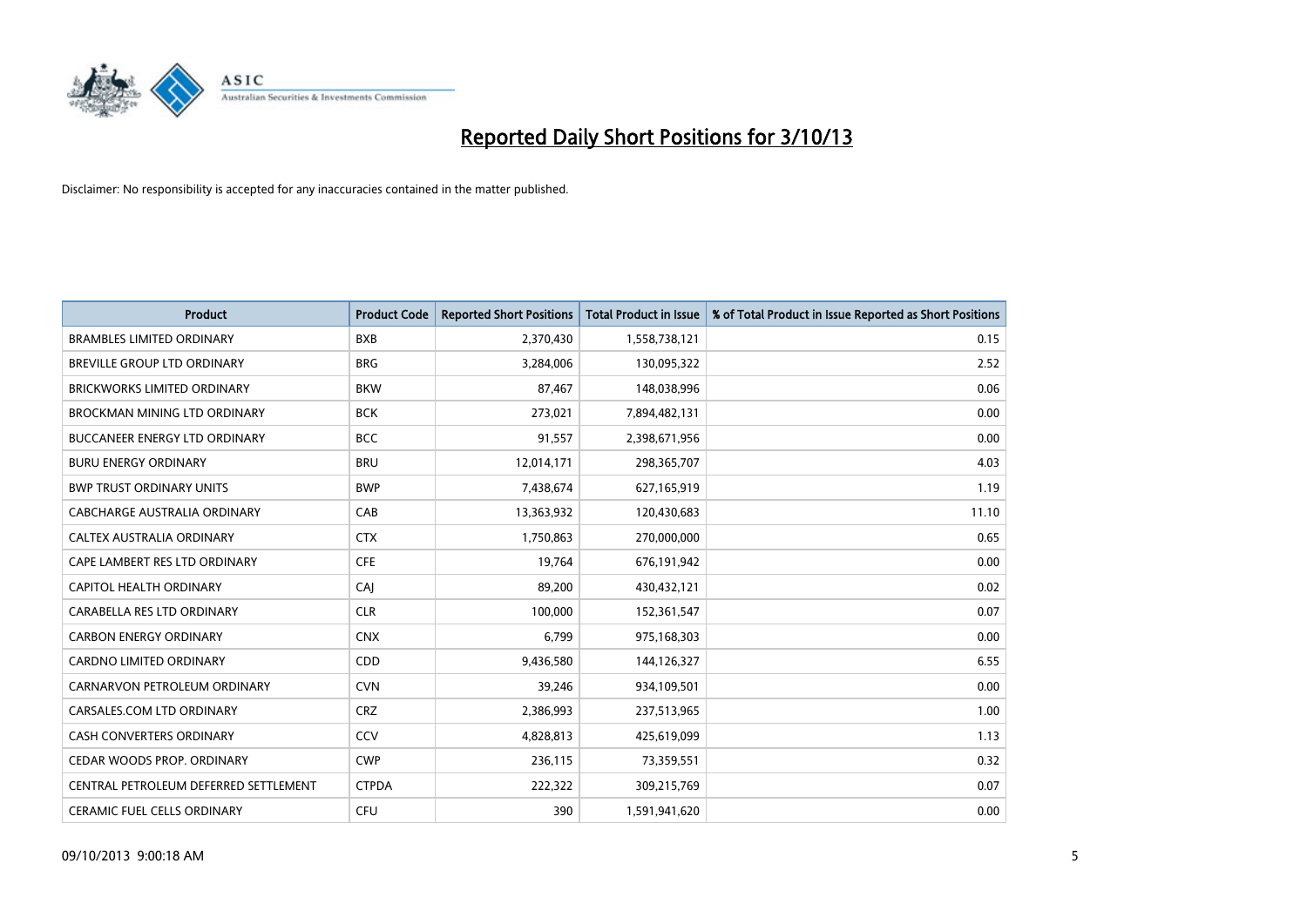

| <b>Product</b>                          | <b>Product Code</b> | <b>Reported Short Positions</b> | <b>Total Product in Issue</b> | % of Total Product in Issue Reported as Short Positions |
|-----------------------------------------|---------------------|---------------------------------|-------------------------------|---------------------------------------------------------|
| CFS RETAIL TRUST GRP STAPLED SECURITIES | <b>CFX</b>          | 49,218,814                      | 2,858,286,690                 | 1.72                                                    |
| CHALLENGER DIV.PRO. STAPLED UNITS       | <b>CDI</b>          | 53,662                          | 214,101,013                   | 0.03                                                    |
| <b>CHALLENGER LIMITED ORDINARY</b>      | <b>CGF</b>          | 1,887,528                       | 530,862,585                   | 0.36                                                    |
| CHANDLER MACLEOD LTD ORDINARY           | <b>CMG</b>          | 4,000                           | 469,679,390                   | 0.00                                                    |
| CHARTER HALL GROUP STAPLED US PROHIBIT. | <b>CHC</b>          | 235,967                         | 309,068,171                   | 0.08                                                    |
| <b>CHARTER HALL RETAIL UNITS</b>        | CQR                 | 9,075,175                       | 341,843,880                   | 2.65                                                    |
| <b>CHORUS LIMITED ORDINARY</b>          | <b>CNU</b>          | 46.783                          | 389,299,049                   | 0.01                                                    |
| CITIGOLD CORP LTD ORDINARY              | <b>CTO</b>          | 153,427                         | 1,352,907,765                 | 0.01                                                    |
| <b>CLOUGH LIMITED ORDINARY</b>          | <b>CLO</b>          | 3,934                           | 777,203,039                   | 0.00                                                    |
| COAL OF AFRICA LTD ORDINARY             | <b>CZA</b>          | 426                             | 1,048,368,613                 | 0.00                                                    |
| <b>COALSPUR MINES LTD ORDINARY</b>      | <b>CPL</b>          | 8,800,496                       | 641,394,435                   | 1.37                                                    |
| COCA-COLA AMATIL ORDINARY               | <b>CCL</b>          | 17,811,529                      | 763,590,249                   | 2.33                                                    |
| <b>COCHLEAR LIMITED ORDINARY</b>        | <b>COH</b>          | 8,553,151                       | 57,040,932                    | 14.99                                                   |
| <b>COCKATOO COAL ORDINARY</b>           | <b>COK</b>          | 8,046,099                       | 886,294,158                   | 0.91                                                    |
| <b>CODAN LIMITED ORDINARY</b>           | <b>CDA</b>          | 1,154,167                       | 176,926,104                   | 0.65                                                    |
| <b>COFFEY INTERNATIONAL ORDINARY</b>    | COF                 | 1,917                           | 255,833,165                   | 0.00                                                    |
| <b>COLLECTION HOUSE ORDINARY</b>        | <b>CLH</b>          | 1,378,699                       | 128,150,198                   | 1.08                                                    |
| <b>COLLINS FOODS LTD ORDINARY</b>       | <b>CKF</b>          | 1,458                           | 93,000,003                    | 0.00                                                    |
| COMMONWEALTH BANK, ORDINARY             | <b>CBA</b>          | 5,995,381                       | 1,611,928,836                 | 0.37                                                    |
| COMMONWEALTH PROP ORDINARY UNITS        | <b>CPA</b>          | 28,824,873                      | 2,347,003,413                 | 1.23                                                    |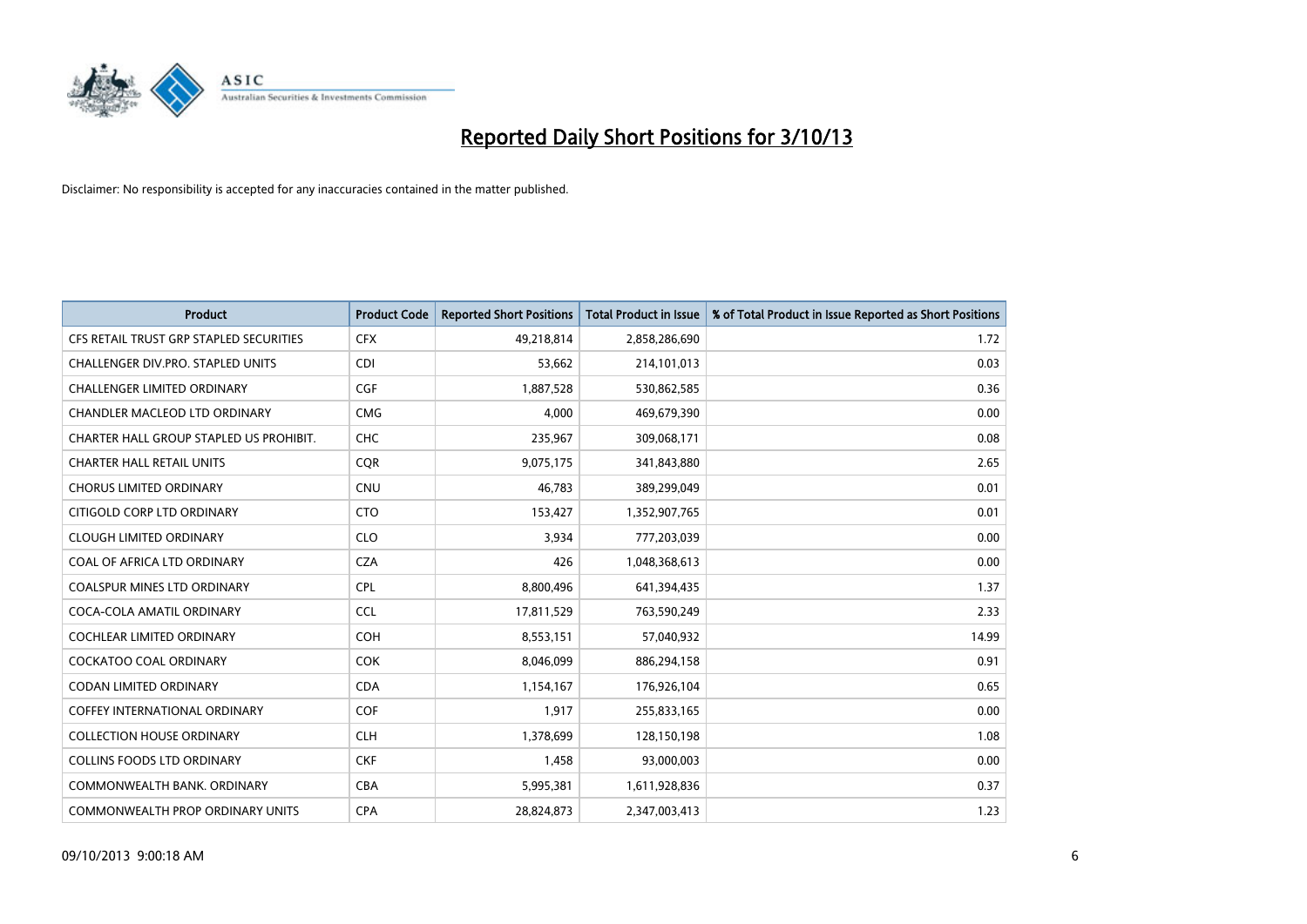

| <b>Product</b>                          | <b>Product Code</b> | <b>Reported Short Positions</b> | <b>Total Product in Issue</b> | % of Total Product in Issue Reported as Short Positions |
|-----------------------------------------|---------------------|---------------------------------|-------------------------------|---------------------------------------------------------|
| <b>COMPASS RESOURCES ORDINARY</b>       | <b>CMR</b>          | 7,472                           | 1,403,744,100                 | 0.00                                                    |
| COMPUTERSHARE LTD ORDINARY              | <b>CPU</b>          | 11,729,707                      | 556,203,079                   | 2.11                                                    |
| <b>CORP TRAVEL LIMITED ORDINARY</b>     | <b>CTD</b>          | 267,160                         | 78,246,245                    | 0.34                                                    |
| <b>CREDIT CORP GROUP ORDINARY</b>       | <b>CCP</b>          | 33,061                          | 46,131,882                    | 0.07                                                    |
| <b>CROMWELL PROP STAPLED SECURITIES</b> | <b>CMW</b>          | 14,440,545                      | 1,719,157,262                 | 0.84                                                    |
| <b>CROWE HORWATH AUS ORDINARY</b>       | <b>CRH</b>          | 1,135,701                       | 269,665,096                   | 0.42                                                    |
| <b>CROWN LIMITED ORDINARY</b>           | <b>CWN</b>          | 3,527,569                       | 728,394,185                   | 0.48                                                    |
| <b>CSG LIMITED ORDINARY</b>             | CSV                 | 309,167                         | 278,973,075                   | 0.11                                                    |
| <b>CSL LIMITED ORDINARY</b>             | <b>CSL</b>          | 360,351                         | 487, 165, 144                 | 0.07                                                    |
| <b>CSR LIMITED ORDINARY</b>             | <b>CSR</b>          | 34,411,465                      | 506,000,315                   | 6.80                                                    |
| <b>CUDECO LIMITED ORDINARY</b>          | CDU                 | 7,291,467                       | 205,017,174                   | 3.56                                                    |
| DART ENERGY LTD DEFERRED                | <b>DTEN</b>         | 8,733                           | 97,643,305                    | 0.01                                                    |
| DART ENERGY LTD ORDINARY                | <b>DTE</b>          | 5,499,196                       | 1,010,608,214                 | 0.54                                                    |
| DATA#3 LIMITED ORDINARY                 | <b>DTL</b>          | 40,750                          | 153,974,950                   | 0.03                                                    |
| DAVID JONES LIMITED ORDINARY            | <b>DJS</b>          | 59,364,018                      | 535,002,401                   | 11.10                                                   |
| <b>DECMIL GROUP LIMITED ORDINARY</b>    | <b>DCG</b>          | 3,555,513                       | 168,657,794                   | 2.11                                                    |
| DEEP YELLOW LIMITED ORDINARY            | <b>DYL</b>          | 840                             | 1,562,794,247                 | 0.00                                                    |
| DEXUS PROPERTY GROUP STAPLED UNITS      | <b>DXS</b>          | 17,335,928                      | 4,628,228,426                 | 0.37                                                    |
| DISCOVERY METALS LTD ORDINARY           | <b>DML</b>          | 8,126,936                       | 560,034,418                   | 1.45                                                    |
| DOMINO PIZZA ENTERPR ORDINARY           | <b>DMP</b>          | 331,046                         | 85,855,713                    | 0.39                                                    |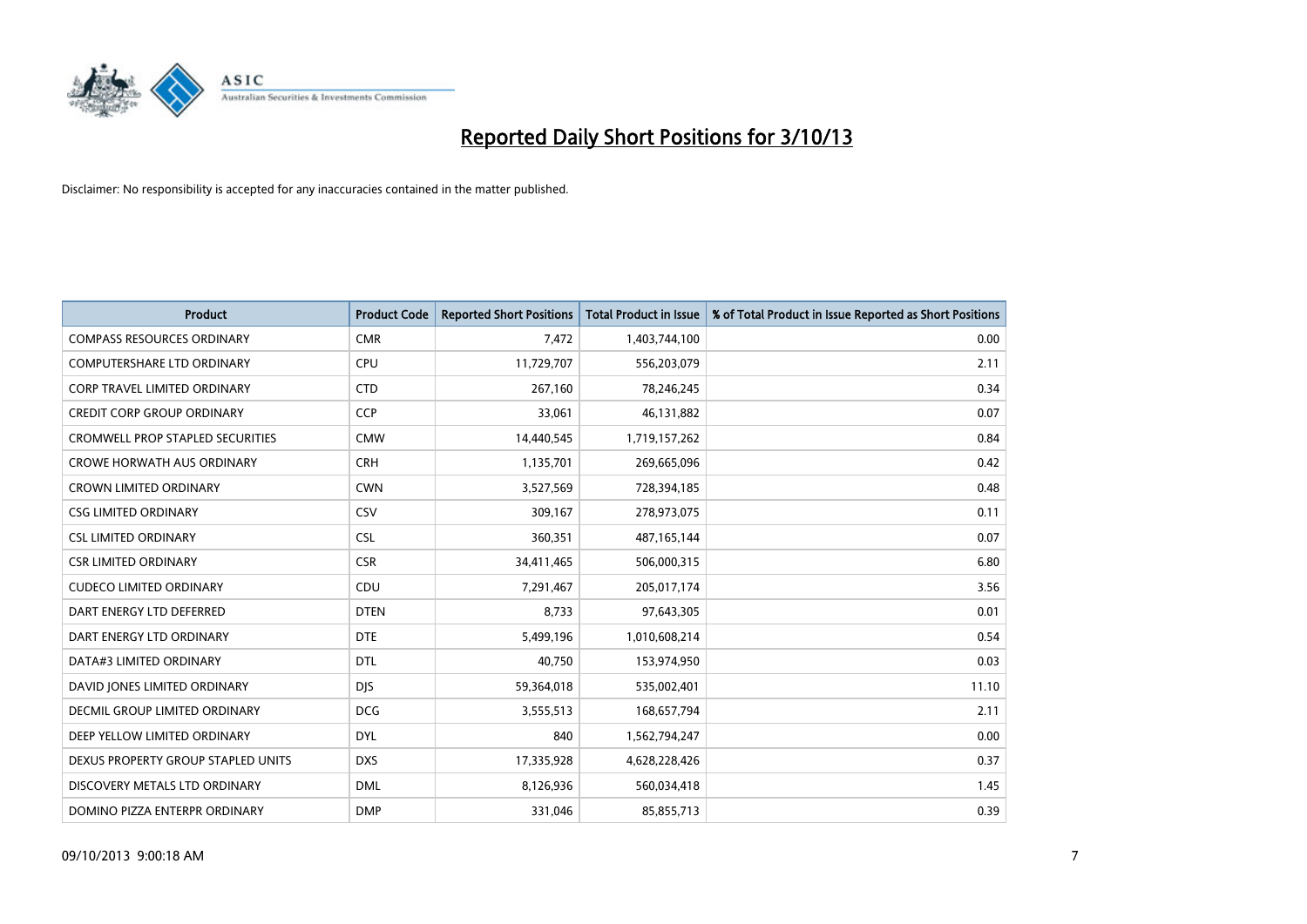

| <b>Product</b>                       | <b>Product Code</b> | <b>Reported Short Positions</b> | <b>Total Product in Issue</b> | % of Total Product in Issue Reported as Short Positions |
|--------------------------------------|---------------------|---------------------------------|-------------------------------|---------------------------------------------------------|
| DONACO INTERNATIONAL ORDINARY        | <b>DNA</b>          | 1,727                           | 371,719,896                   | 0.00                                                    |
| DOWNER EDI LIMITED ORDINARY          | <b>DOW</b>          | 11,303,541                      | 434,734,970                   | 2.60                                                    |
| DRILLSEARCH ENERGY ORDINARY          | <b>DLS</b>          | 13,817,874                      | 429,665,895                   | 3.22                                                    |
| DUET GROUP STAPLED US PROHIBIT.      | <b>DUE</b>          | 9,779,599                       | 1,237,195,531                 | 0.79                                                    |
| DULUXGROUP LIMITED ORDINARY          | <b>DLX</b>          | 2,260,051                       | 377,019,430                   | 0.60                                                    |
| <b>DWS LTD ORDINARY</b>              | <b>DWS</b>          | 412,727                         | 132,362,763                   | 0.31                                                    |
| ECHO ENTERTAINMENT ORDINARY          | <b>EGP</b>          | 6,262,077                       | 825,672,730                   | 0.76                                                    |
| <b>ELDERS LIMITED ORDINARY</b>       | <b>ELD</b>          | 19,102,945                      | 455,013,329                   | 4.20                                                    |
| ELEMENTAL MINERALS ORDINARY          | <b>ELM</b>          | 2,958                           | 303,263,391                   | 0.00                                                    |
| ELEMENTOS LIMITED ORDINARY           | <b>ELT</b>          | 16                              | 188,638,746                   | 0.00                                                    |
| <b>EMECO HOLDINGS ORDINARY</b>       | <b>EHL</b>          | 10,757,933                      | 599,675,707                   | 1.79                                                    |
| <b>ENDEAVOUR MIN CORP CDI 1:1</b>    | <b>EVR</b>          | 401,207                         | 94,057,031                    | 0.43                                                    |
| ENERGY RESOURCES ORDINARY 'A'        | <b>ERA</b>          | 8,867,683                       | 517,725,062                   | 1.71                                                    |
| <b>ENERGY WORLD CORPOR, ORDINARY</b> | <b>EWC</b>          | 31,236,615                      | 1,734,166,672                 | 1.80                                                    |
| <b>ENVESTRA LIMITED ORDINARY</b>     | <b>ENV</b>          | 4,954,274                       | 1,796,808,474                 | 0.28                                                    |
| EQUATORIAL RES LTD ORDINARY          | EQX                 | 8                               | 121,885,353                   | 0.00                                                    |
| ERM POWER LIMITED ORDINARY           | EPW                 | 87,706                          | 208,116,807                   | 0.04                                                    |
| ESERVGLOBAL LIMITED ORDINARY         | ESV                 | 7,742,244                       | 249,045,997                   | 3.11                                                    |
| EVOLUTION MINING LTD ORDINARY        | <b>EVN</b>          | 19,351,062                      | 708,652,367                   | 2.73                                                    |
| FAIRFAX MEDIA LTD ORDINARY           | <b>FXJ</b>          | 260,249,542                     | 2,351,955,725                 | 11.07                                                   |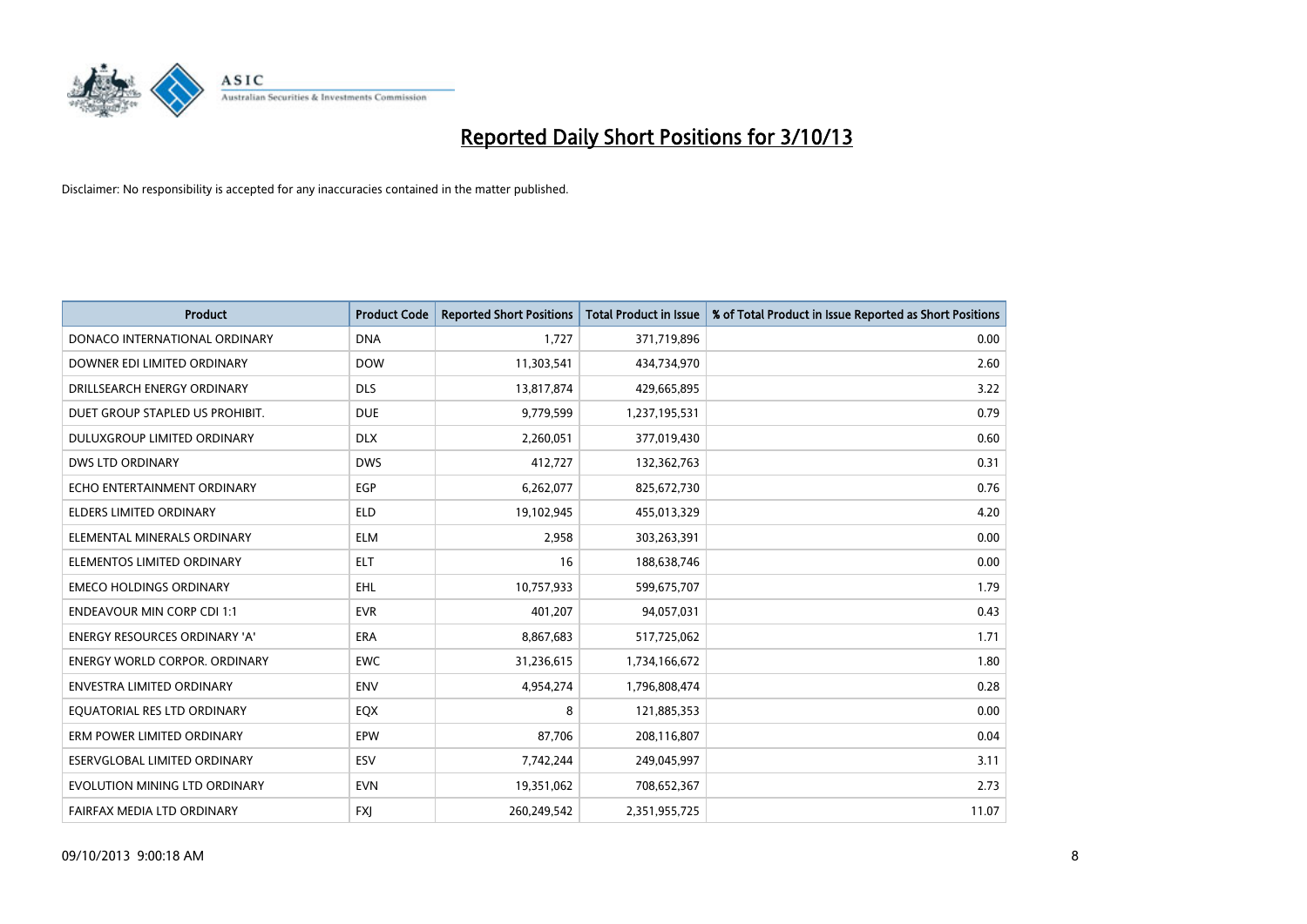

| <b>Product</b>                         | <b>Product Code</b> | <b>Reported Short Positions</b> | <b>Total Product in Issue</b> | % of Total Product in Issue Reported as Short Positions |
|----------------------------------------|---------------------|---------------------------------|-------------------------------|---------------------------------------------------------|
| <b>FAR LTD ORDINARY</b>                | <b>FAR</b>          | 24,285,654                      | 2,499,846,742                 | 0.97                                                    |
| FEDERATION CNTRES ORD/UNIT STAPLED SEC | FDC                 | 4,142,113                       | 1,427,641,565                 | 0.29                                                    |
| <b>FEORE LIMITED ORDINARY</b>          | <b>FEO</b>          | 6,050                           | 245,602,000                   | 0.00                                                    |
| FINBAR GROUP LIMITED ORDINARY          | <b>FRI</b>          | 15,875                          | 220,847,184                   | 0.01                                                    |
| FISHER & PAYKEL H. ORDINARY            | <b>FPH</b>          | 211,423                         | 546,833,295                   | 0.04                                                    |
| FKP PROPERTY GROUP STAPLED SECURITIES  | <b>FKP</b>          | 9,355,520                       | 321,578,705                   | 2.91                                                    |
| FLEETWOOD CORP ORDINARY                | <b>FWD</b>          | 2,556,111                       | 60,522,619                    | 4.22                                                    |
| FLETCHER BUILDING ORDINARY             | <b>FBU</b>          | 4,789,238                       | 686,096,427                   | 0.70                                                    |
| FLEXIGROUP LIMITED ORDINARY            | <b>FXL</b>          | 4,316                           | 303,385,394                   | 0.00                                                    |
| <b>FLIGHT CENTRE ORDINARY</b>          | <b>FLT</b>          | 2,991,255                       | 100,527,011                   | 2.98                                                    |
| FLINDERS MINES LTD ORDINARY            | <b>FMS</b>          | 2,913,441                       | 1,824,843,676                 | 0.16                                                    |
| <b>FOCUS MINERALS LTD ORDINARY</b>     | <b>FML</b>          | 41,473                          | 9,137,375,877                 | 0.00                                                    |
| FONTERRA SHARE FUND ORDINARY UNITS     | <b>FSF</b>          | 19,859                          | 106,151,733                   | 0.02                                                    |
| <b>FORGE GROUP LIMITED ORDINARY</b>    | <b>FGE</b>          | 1,406,673                       | 86,169,014                    | 1.63                                                    |
| FORTESCUE METALS GRP ORDINARY          | <b>FMG</b>          | 183,792,114                     | 3,113,798,659                 | 5.90                                                    |
| <b>G.U.D. HOLDINGS ORDINARY</b>        | GUD                 | 6,213,315                       | 71,341,319                    | 8.71                                                    |
| <b>G8 EDUCATION LIMITED ORDINARY</b>   | GEM                 | 4,880,456                       | 273,390,260                   | 1.79                                                    |
| <b>GALAXY RESOURCES ORDINARY</b>       | GXY                 | 2,337,027                       | 990,959,646                   | 0.24                                                    |
| <b>GENETIC TECHNOLOGIES ORDINARY</b>   | GTG                 | 188,610                         | 517,138,486                   | 0.04                                                    |
| <b>GEODYNAMICS LIMITED ORDINARY</b>    | GDY                 | 850                             | 406,452,608                   | 0.00                                                    |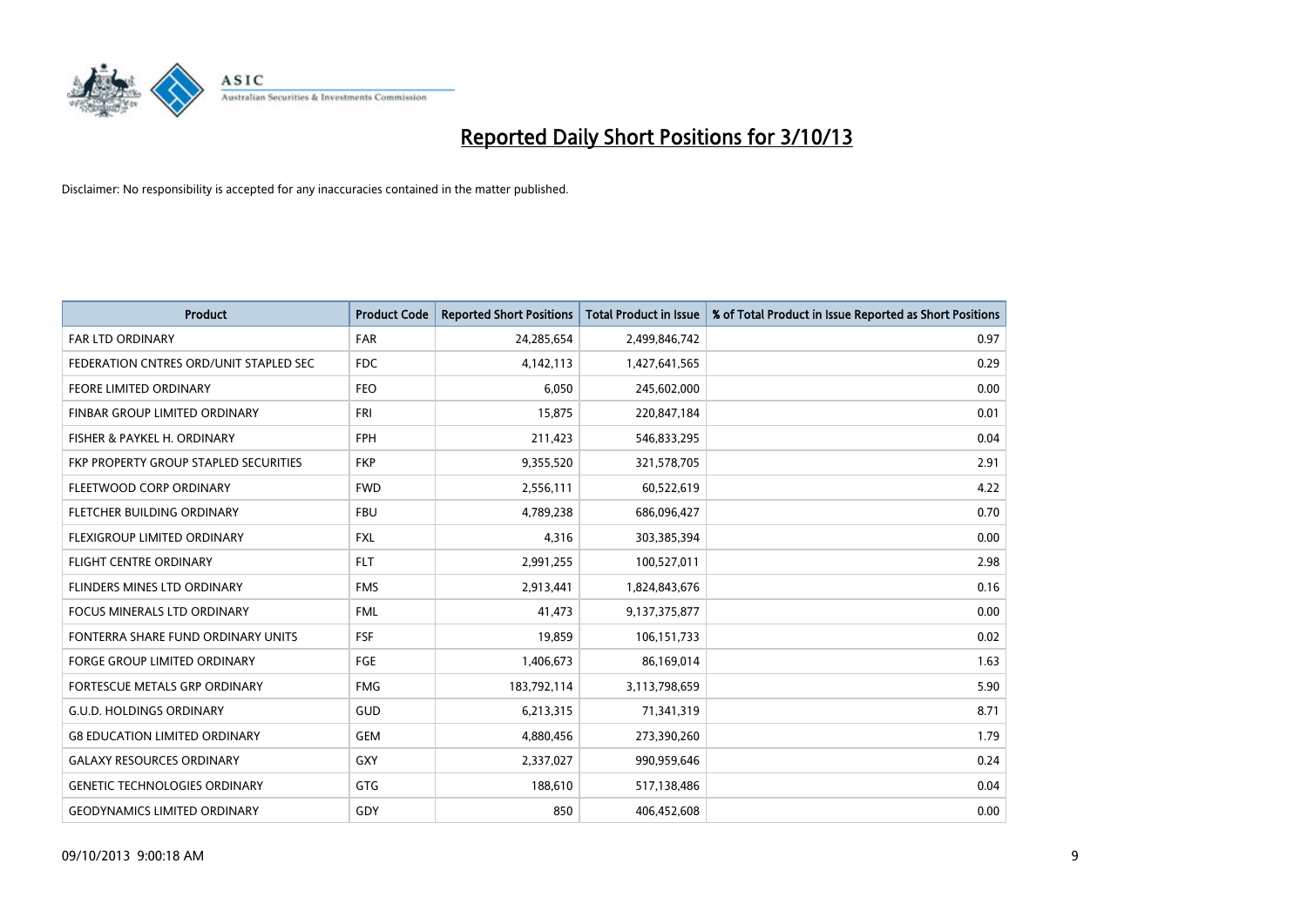

| <b>Product</b>                                   | <b>Product Code</b> | <b>Reported Short Positions</b> | <b>Total Product in Issue</b> | % of Total Product in Issue Reported as Short Positions |
|--------------------------------------------------|---------------------|---------------------------------|-------------------------------|---------------------------------------------------------|
| GI DYNAMICS, INC CDI US PROHIBITED               | GID                 | 8,102                           | 389,977,755                   | 0.00                                                    |
| <b>GINDALBIE METALS LTD ORDINARY</b>             | <b>GBG</b>          | 51,462,302                      | 1,492,982,791                 | 3.45                                                    |
| <b>GOODMAN FIELDER, ORDINARY</b>                 | GFF                 | 36,007,736                      | 1,955,559,207                 | 1.84                                                    |
| <b>GOODMAN GROUP STAPLED</b>                     | <b>GMG</b>          | 4,371,439                       | 1,718,742,809                 | 0.25                                                    |
| <b>GPT GROUP STAPLED SEC.</b>                    | GPT                 | 6,897,037                       | 1,694,888,638                 | 0.41                                                    |
| <b>GRAINCORP LIMITED A CLASS ORDINARY</b>        | <b>GNC</b>          | 13,819                          | 228,855,628                   | 0.01                                                    |
| <b>GRANGE RESOURCES, ORDINARY</b>                | GRR                 | 4,954,996                       | 1,156,492,195                 | 0.43                                                    |
| <b>GREENLAND MIN EN LTD ORDINARY</b>             | GGG                 | 5,307,504                       | 572,720,096                   | 0.93                                                    |
| <b>GROWTHPOINT PROPERTY ORD/UNIT STAPLED SEC</b> | GOZ                 | 94,892                          | 414,229,412                   | 0.02                                                    |
| <b>GRYPHON MINERALS LTD ORDINARY</b>             | GRY                 | 6,810,040                       | 400,691,164                   | 1.70                                                    |
| <b>GUILDFORD COAL LTD ORDINARY</b>               | <b>GUF</b>          | 628,382                         | 635,046,899                   | 0.10                                                    |
| <b>GWA GROUP LTD ORDINARY</b>                    | <b>GWA</b>          | 14,633,388                      | 306,533,770                   | 4.77                                                    |
| HARVEY NORMAN ORDINARY                           | <b>HVN</b>          | 62,159,107                      | 1,062,316,784                 | 5.85                                                    |
| <b>HENDERSON GROUP CDI 1:1</b>                   | <b>HGG</b>          | 1,369,734                       | 733,252,837                   | 0.19                                                    |
| HFA HOLDINGS LIMITED ORDINARY                    | <b>HFA</b>          | 3,863                           | 118,738,157                   | 0.00                                                    |
| HIGHLANDS PACIFIC ORDINARY                       | <b>HIG</b>          | 3,153                           | 789,344,774                   | 0.00                                                    |
| HILLGROVE RES LTD ORDINARY                       | <b>HGO</b>          | 47,726                          | 1,178,460,221                 | 0.00                                                    |
| HILLS HOLDINGS LTD ORDINARY                      | <b>HIL</b>          | 31                              | 243,740,241                   | 0.00                                                    |
| HORIZON OIL LIMITED ORDINARY                     | <b>HZN</b>          | 73,604,419                      | 1,297,449,932                 | 5.67                                                    |
| HOT CHILI LTD ORDINARY                           | <b>HCH</b>          | 533                             | 333,108,886                   | 0.00                                                    |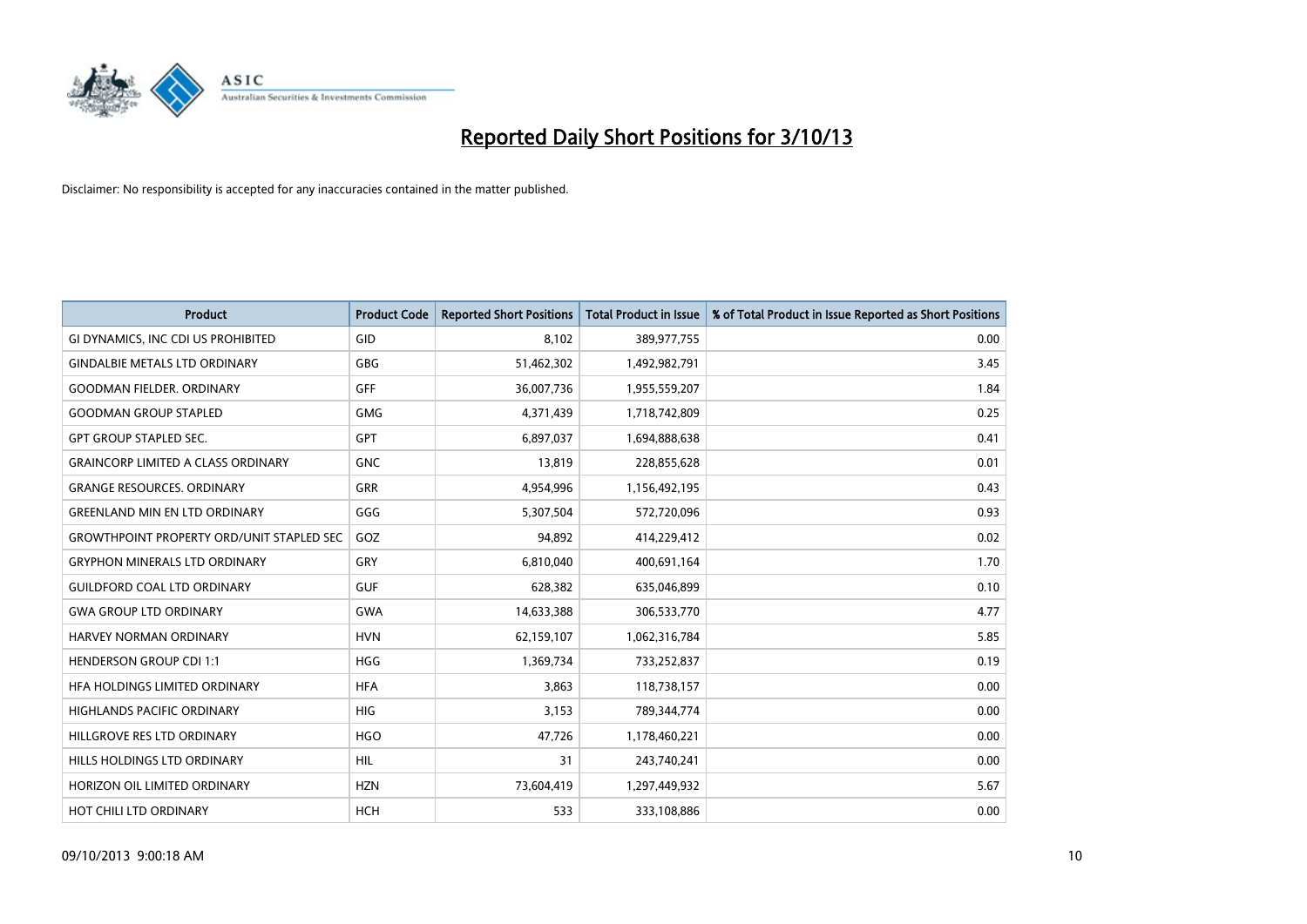

| <b>Product</b>                                | <b>Product Code</b> | <b>Reported Short Positions</b> | <b>Total Product in Issue</b> | % of Total Product in Issue Reported as Short Positions |
|-----------------------------------------------|---------------------|---------------------------------|-------------------------------|---------------------------------------------------------|
| <b>IINET LIMITED ORDINARY</b>                 | <b>IIN</b>          | 1,646,086                       | 161,238,847                   | 1.02                                                    |
| <b>ILUKA RESOURCES ORDINARY</b>               | <b>ILU</b>          | 39,124,846                      | 418,700,517                   | 9.34                                                    |
| <b>IMDEX LIMITED ORDINARY</b>                 | <b>IMD</b>          | 4,038,258                       | 210,473,188                   | 1.92                                                    |
| IMF (AUSTRALIA) LTD ORDINARY                  | <b>IMF</b>          | 2,090,530                       | 123,203,426                   | 1.70                                                    |
| <b>INCITEC PIVOT ORDINARY</b>                 | IPL                 | 25, 151, 977                    | 1,628,730,107                 | 1.54                                                    |
| <b>INDEPENDENCE GROUP ORDINARY</b>            | <b>IGO</b>          | 4,026,731                       | 233,323,905                   | 1.73                                                    |
| <b>INDOPHIL RESOURCES ORDINARY</b>            | <b>IRN</b>          | 363,322                         | 1,203,146,194                 | 0.03                                                    |
| <b>INFIGEN ENERGY STAPLED SECURITIES</b>      | <b>IFN</b>          | 3,839,665                       | 764,993,434                   | 0.50                                                    |
| <b>INFOMEDIA LTD ORDINARY</b>                 | <b>IFM</b>          | 279,780                         | 304,833,155                   | 0.09                                                    |
| <b>INGENIA GROUP STAPLED SECURITIES</b>       | <b>INA</b>          | 2,419,371                       | 507,179,194                   | 0.48                                                    |
| <b>INOVA RESOURCES LTD ORDINARY</b>           | <b>IVA</b>          | 64,758                          | 729,665,661                   | 0.01                                                    |
| <b>INSURANCE AUSTRALIA ORDINARY</b>           | IAG                 | 9,467,301                       | 2,079,034,021                 | 0.46                                                    |
| <b>INTREPID MINES ORDINARY</b>                | <b>IAU</b>          | 19,190,825                      | 556,194,977                   | 3.45                                                    |
| <b>INVESTA OFFICE FUND STAPLED SECURITIES</b> | <b>IOF</b>          | 940.733                         | 614,047,458                   | 0.15                                                    |
| <b>INVOCARE LIMITED ORDINARY</b>              | <b>IVC</b>          | 7,061,088                       | 110,030,298                   | 6.42                                                    |
| <b>IOOF HOLDINGS LTD ORDINARY</b>             | IFL                 | 1,988,335                       | 232,118,034                   | 0.86                                                    |
| <b>IPROPERTY GROUP LTD ORDINARY</b>           | <b>IPP</b>          | 54,412                          | 181,398,426                   | 0.03                                                    |
| <b>IRESS LIMITED ORDINARY</b>                 | <b>IRE</b>          | 389,071                         | 158,585,126                   | 0.25                                                    |
| <b>IRON ORE HOLDINGS ORDINARY</b>             | <b>IOH</b>          | 26,197                          | 161,174,005                   | 0.02                                                    |
| <b>ISELECT LTD ORDINARY</b>                   | <b>ISU</b>          | 2,321,878                       | 259,964,894                   | 0.89                                                    |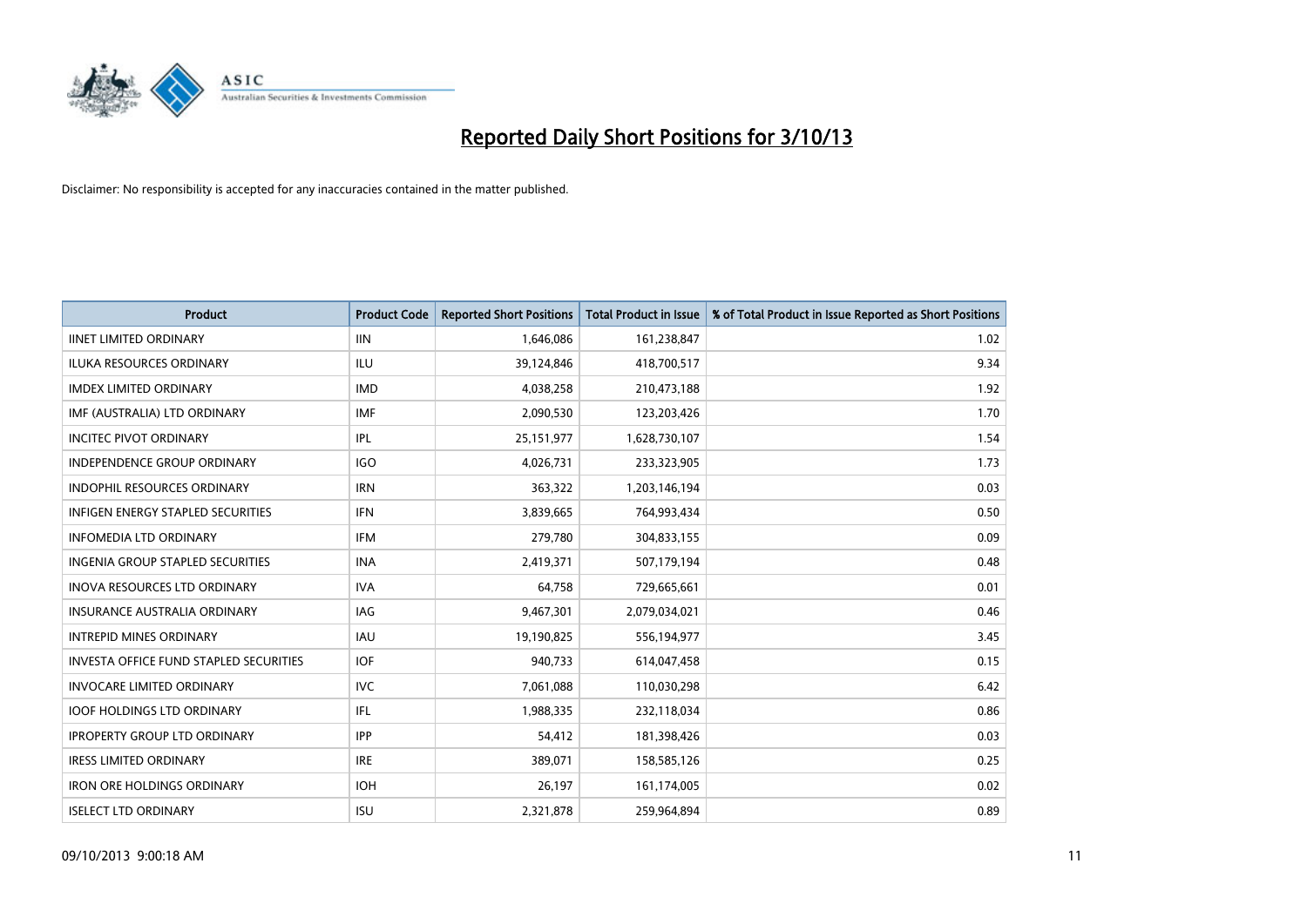

| <b>Product</b>                                  | <b>Product Code</b> | <b>Reported Short Positions</b> | <b>Total Product in Issue</b> | % of Total Product in Issue Reported as Short Positions |
|-------------------------------------------------|---------------------|---------------------------------|-------------------------------|---------------------------------------------------------|
| <b>JAMES HARDIE INDUST CHESS DEPOSITARY INT</b> | <b>IHX</b>          | 8,076,050                       | 442,685,722                   | 1.82                                                    |
| <b>JB HI-FI LIMITED ORDINARY</b>                | <b>JBH</b>          | 8,736,093                       | 99,917,963                    | 8.74                                                    |
| <b>JUPITER MINES ORDINARY</b>                   | <b>IMS</b>          | 5,220                           | 2,281,835,383                 | 0.00                                                    |
| <b>KAGARA LTD ORDINARY</b>                      | KZL                 | 3,361,797                       | 798,953,117                   | 0.42                                                    |
| KAROON GAS AUSTRALIA ORDINARY                   | <b>KAR</b>          | 948,498                         | 255,841,581                   | 0.37                                                    |
| KATHMANDU HOLD LTD ORDINARY                     | <b>KMD</b>          | 27,550                          | 200,215,894                   | 0.01                                                    |
| <b>KBL MINING LIMITED ORDINARY</b>              | <b>KBL</b>          | 1,820                           | 393,535,629                   | 0.00                                                    |
| KINGSGATE CONSOLID. ORDINARY                    | <b>KCN</b>          | 12,873,119                      | 152,284,777                   | 8.45                                                    |
| KINGSROSE MINING LTD ORDINARY                   | <b>KRM</b>          | 500,590                         | 335,753,851                   | 0.15                                                    |
| LEIGHTON HOLDINGS ORDINARY                      | LEI                 | 19,405,836                      | 337,235,188                   | 5.75                                                    |
| LEND LEASE GROUP UNIT/ORD STAPLED               | LLC                 | 2,196,694                       | 576,712,337                   | 0.38                                                    |
| LINC ENERGY LTD ORDINARY                        | <b>LNC</b>          | 15,629,566                      | 518,687,562                   | 3.01                                                    |
| LYCOPODIUM LIMITED ORDINARY                     | <b>LYL</b>          | 90                              | 38,955,103                    | 0.00                                                    |
| <b>LYNAS CORPORATION ORDINARY</b>               | <b>LYC</b>          | 178,292,346                     | 1,961,060,594                 | 9.09                                                    |
| M2 TELECOMMUNICATION ORDINARY                   | <b>MTU</b>          | 7,493,106                       | 178,573,822                   | 4.20                                                    |
| MACA LIMITED ORDINARY                           | <b>MLD</b>          | 697                             | 172,500,000                   | 0.00                                                    |
| MACMAHON HOLDINGS ORDINARY                      | MAH                 | 1,511,970                       | 1,261,699,966                 | 0.12                                                    |
| MACO ATLAS ROADS GRP ORDINARY STAPLED           | <b>MQA</b>          | 17,584,365                      | 487,230,540                   | 3.61                                                    |
| MACQUARIE GROUP LTD ORDINARY                    | MQG                 | 1,916,407                       | 339,888,036                   | 0.56                                                    |
| MACQUARIE TELECOM GP ORDINARY                   | MAQ                 | 3,071                           | 20,967,121                    | 0.01                                                    |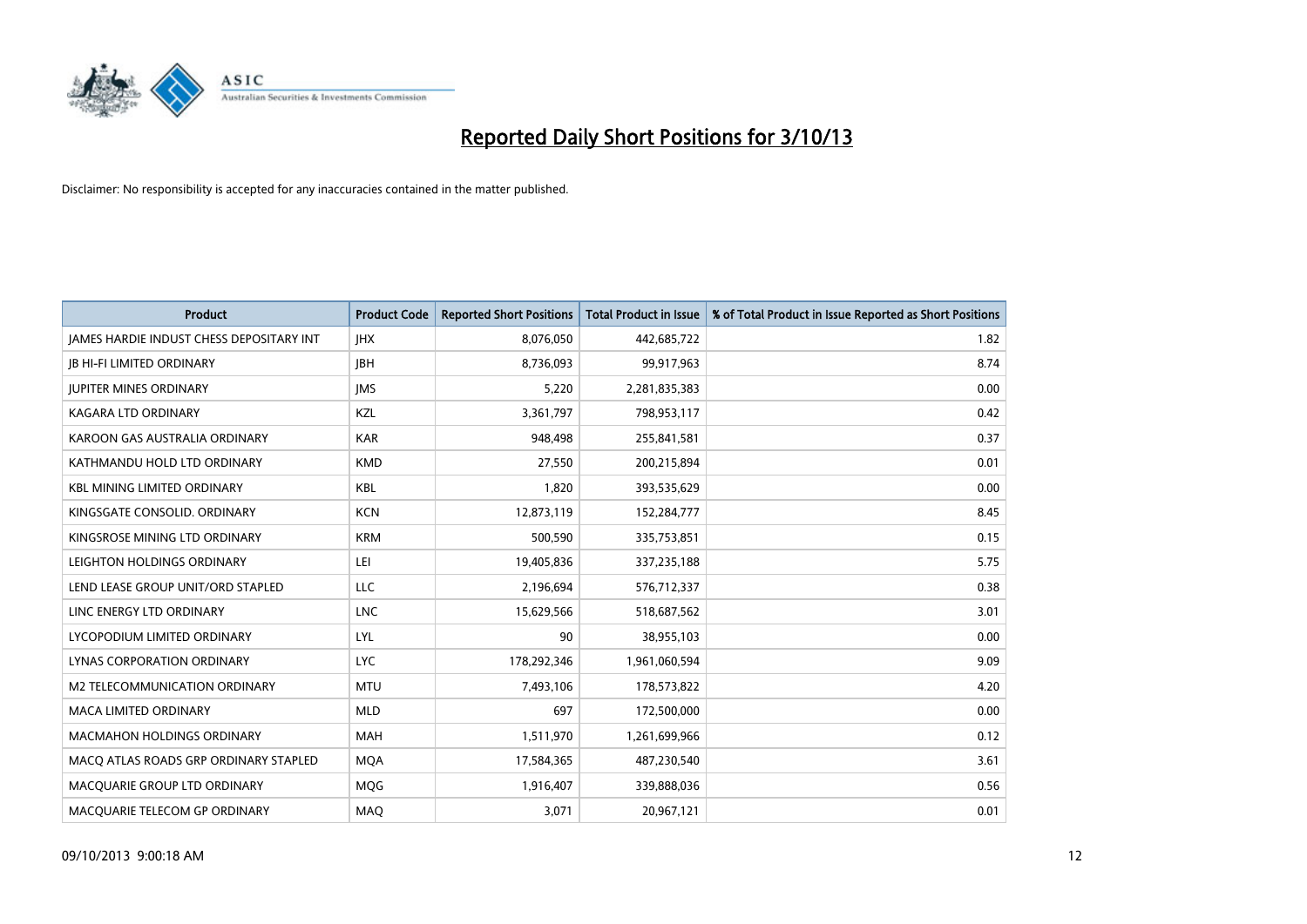

| <b>Product</b>                       | <b>Product Code</b> | <b>Reported Short Positions</b> | <b>Total Product in Issue</b> | % of Total Product in Issue Reported as Short Positions |
|--------------------------------------|---------------------|---------------------------------|-------------------------------|---------------------------------------------------------|
| MAGELLAN FIN GRP LTD ORDINARY        | <b>MFG</b>          | 559,781                         | 153,505,712                   | 0.36                                                    |
| <b>MATRIX C &amp; E LTD ORDINARY</b> | <b>MCE</b>          | 2,873,262                       | 94,555,428                    | 3.04                                                    |
| <b>MAVERICK DRILLING ORDINARY</b>    | <b>MAD</b>          | 10,289,028                      | 452,726,751                   | 2.27                                                    |
| <b>MAXITRANS INDUSTRIES ORDINARY</b> | <b>MXI</b>          | 277,904                         | 183,993,392                   | 0.15                                                    |
| MAYNE PHARMA LTD ORDINARY            | <b>MYX</b>          | 2,180,048                       | 563,459,968                   | 0.39                                                    |
| MCMILLAN SHAKESPEARE ORDINARY        | <b>MMS</b>          | 584,530                         | 74,523,965                    | 0.78                                                    |
| MEDUSA MINING LTD ORDINARY           | <b>MML</b>          | 2,774,996                       | 188,903,911                   | 1.47                                                    |
| MEO AUSTRALIA LTD ORDINARY           | <b>MEO</b>          | 10,845                          | 627,264,587                   | 0.00                                                    |
| <b>MERMAID MARINE ORDINARY</b>       | <b>MRM</b>          | 635,985                         | 232,652,241                   | 0.27                                                    |
| MESOBLAST LIMITED ORDINARY           | <b>MSB</b>          | 15,391,286                      | 317,350,901                   | 4.85                                                    |
| METALS X LIMITED ORDINARY            | <b>MLX</b>          | 77,960                          | 1,652,636,110                 | 0.00                                                    |
| METCASH LIMITED ORDINARY             | <b>MTS</b>          | 87,795,877                      | 880,704,786                   | 9.97                                                    |
| METMINCO LIMITED ORDINARY            | <b>MNC</b>          | 816,241                         | 1,749,543,023                 | 0.05                                                    |
| MICLYN EXP OFFSHR ORDINARY           | <b>MIO</b>          | 79,856                          | 281,754,775                   | 0.03                                                    |
| MIGHTY RIVER POWER ORDINARY          | <b>MYT</b>          | 4,099                           | 1,400,000,094                 | 0.00                                                    |
| MILTON CORPORATION ORDINARY          | <b>MLT</b>          | 5,663                           | 122,147,119                   | 0.00                                                    |
| MINCOR RESOURCES NL ORDINARY         | <b>MCR</b>          | 2,410,394                       | 188,208,274                   | 1.28                                                    |
| MINERAL DEPOSITS ORDINARY            | <b>MDL</b>          | 2,571,005                       | 83,538,786                    | 3.08                                                    |
| MINERAL RESOURCES, ORDINARY          | <b>MIN</b>          | 3,346,747                       | 185,987,992                   | 1.80                                                    |
| MIRABELA NICKEL LTD ORDINARY         | <b>MBN</b>          | 28,992,349                      | 876,801,147                   | 3.31                                                    |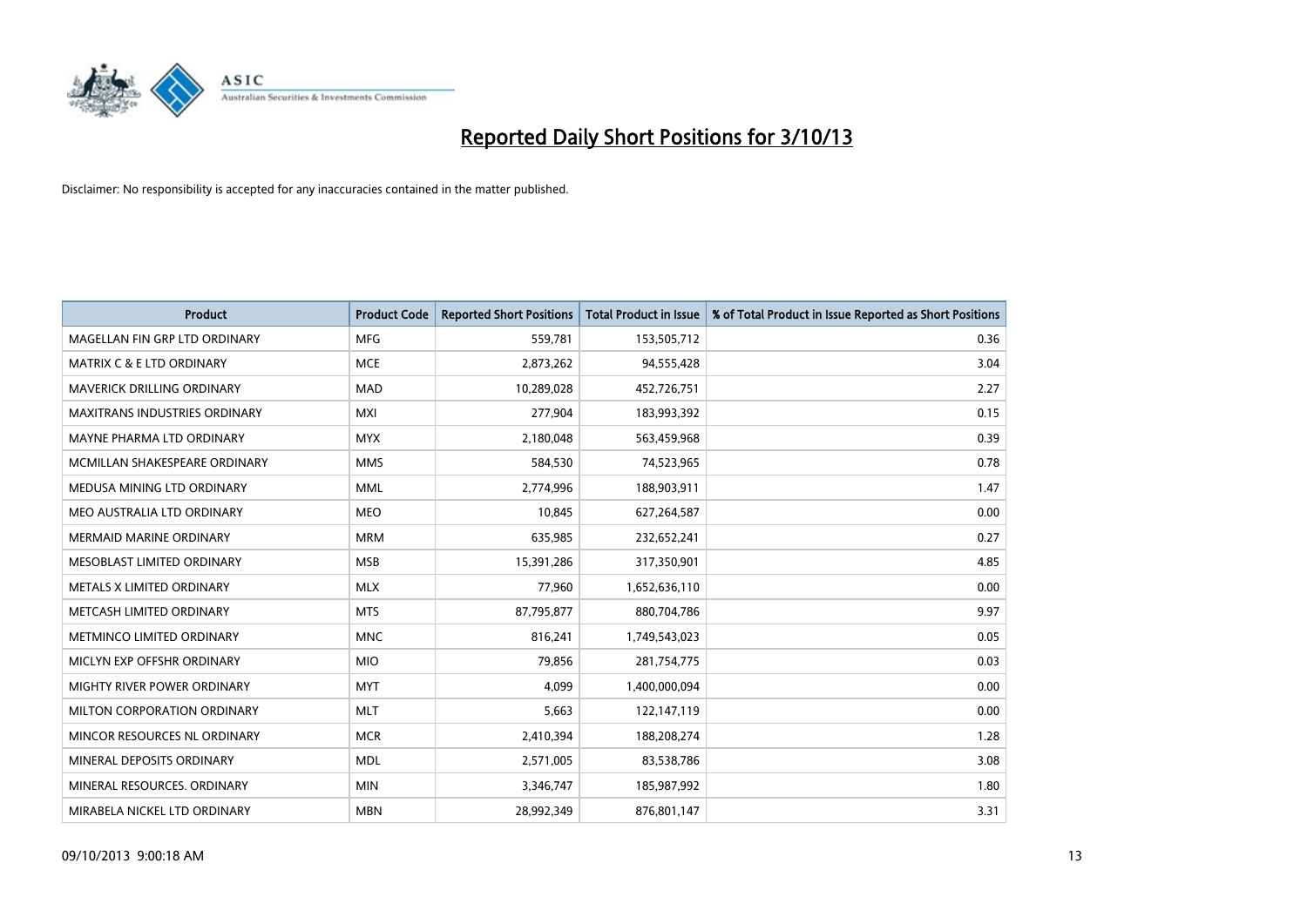

| <b>Product</b>                     | <b>Product Code</b> | <b>Reported Short Positions</b> | <b>Total Product in Issue</b> | % of Total Product in Issue Reported as Short Positions |
|------------------------------------|---------------------|---------------------------------|-------------------------------|---------------------------------------------------------|
| MIRVAC GROUP STAPLED SECURITIES    | <b>MGR</b>          | 4,583,827                       | 3,664,938,678                 | 0.13                                                    |
| MOLOPO ENERGY LTD ORDINARY         | <b>MPO</b>          | 187,554                         | 246,724,091                   | 0.08                                                    |
| <b>MONADELPHOUS GROUP ORDINARY</b> | <b>MND</b>          | 12,243,374                      | 92,308,047                    | 13.26                                                   |
| MORTGAGE CHOICE LTD ORDINARY       | <b>MOC</b>          | 253,946                         | 123,431,282                   | 0.21                                                    |
| <b>MOUNT GIBSON IRON ORDINARY</b>  | <b>MGX</b>          | 12,837,624                      | 1,090,584,232                 | 1.18                                                    |
| MULTIPLEX SITES SITES              | <b>MXUPA</b>        | 1,877                           | 4,500,000                     | 0.04                                                    |
| MURCHISON METALS LTD ORDINARY      | <b>MMX</b>          | 215,289                         | 450,497,346                   | 0.05                                                    |
| MYER HOLDINGS LTD ORDINARY         | <b>MYR</b>          | 85,430,800                      | 583,894,551                   | 14.63                                                   |
| NANOSONICS LIMITED ORDINARY        | <b>NAN</b>          | 9,020                           | 262,822,463                   | 0.00                                                    |
| NATIONAL AUST, BANK ORDINARY       | <b>NAB</b>          | 7,100,408                       | 2,348,892,519                 | 0.30                                                    |
| NAVITAS LIMITED ORDINARY           | <b>NVT</b>          | 2,324,762                       | 375,367,918                   | 0.62                                                    |
| NEON ENERGY LIMITED ORDINARY       | <b>NEN</b>          | 1,447,539                       | 553,037,848                   | 0.26                                                    |
| NEW HOPE CORPORATION ORDINARY      | <b>NHC</b>          | 662,806                         | 830,715,225                   | 0.08                                                    |
| NEW STANDARD ENERGY ORDINARY       | <b>NSE</b>          | 322,032                         | 305,331,847                   | 0.11                                                    |
| NEWCREST MINING ORDINARY           | <b>NCM</b>          | 8,520,930                       | 766,510,971                   | 1.11                                                    |
| NEWS CORP A NON-VOTING CDI         | <b>NWSLV</b>        | 2,875,467                       | 4,037,188                     | 71.22                                                   |
| NEWS CORP B VOTING CDI             | <b>NWS</b>          | 1,977,076                       | 26,793,827                    | 7.38                                                    |
| NEWSAT LIMITED ORDINARY            | <b>NWT</b>          | 581,341                         | 547,078,507                   | 0.11                                                    |
| NEXTDC LIMITED ORDINARY            | <b>NXT</b>          | 5,773,793                       | 192,904,486                   | 2.99                                                    |
| NEXUS ENERGY LIMITED ORDINARY      | <b>NXS</b>          | 2,725,624                       | 1,330,219,459                 | 0.20                                                    |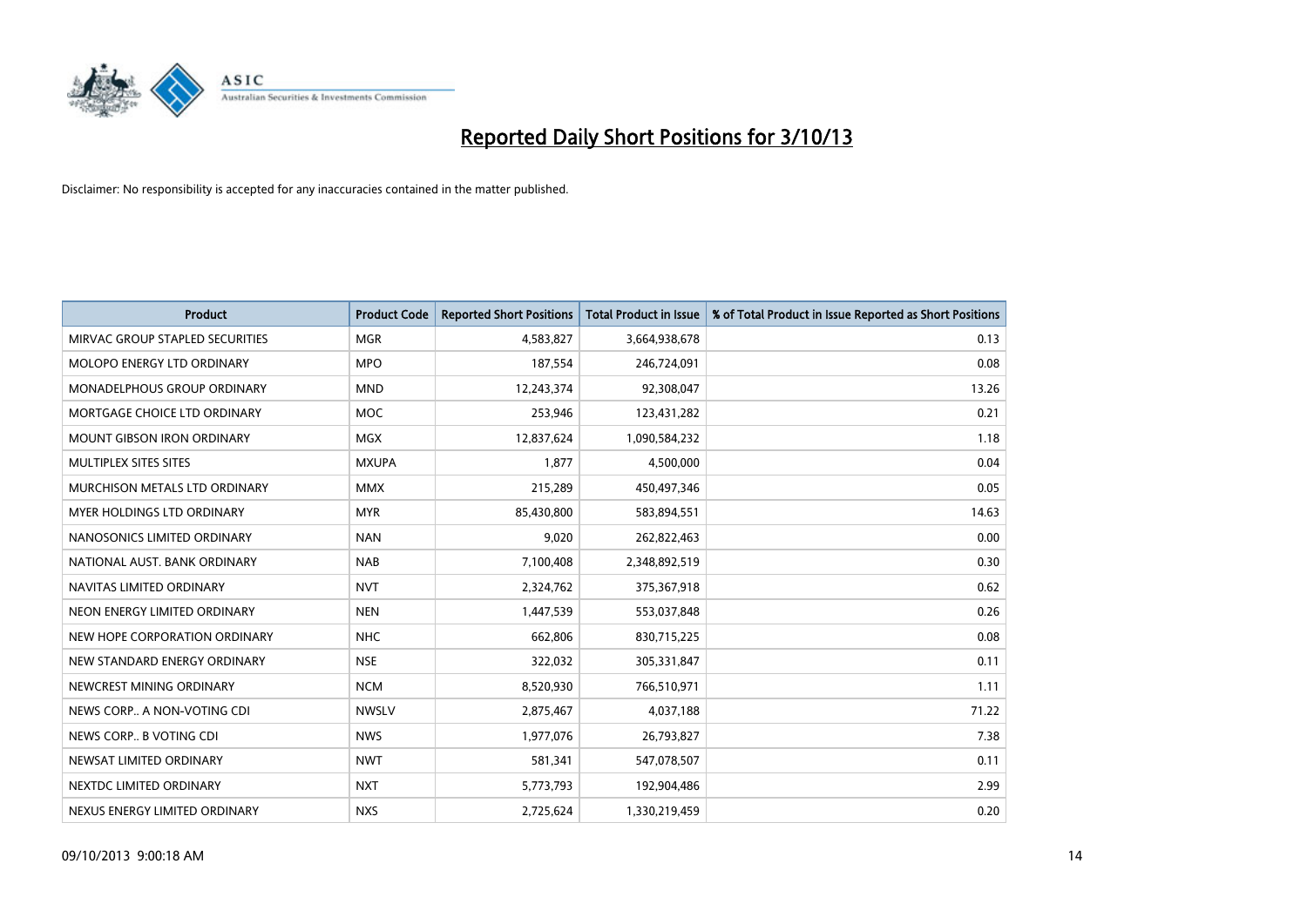

| <b>Product</b>                        | <b>Product Code</b> | <b>Reported Short Positions</b> | <b>Total Product in Issue</b> | % of Total Product in Issue Reported as Short Positions |
|---------------------------------------|---------------------|---------------------------------|-------------------------------|---------------------------------------------------------|
| NIB HOLDINGS LIMITED ORDINARY         | <b>NHF</b>          | 4,879,961                       | 439,004,182                   | 1.11                                                    |
| NIDO PETROLEUM ORDINARY               | <b>NDO</b>          | 42,500                          | 2,046,650,968                 | 0.00                                                    |
| NOBLE MINERAL RES ORDINARY            | <b>NMG</b>          | 2,365,726                       | 666,397,952                   | 0.36                                                    |
| NORTHERN IRON LTD ORDINARY            | <b>NFE</b>          | 1,137,750                       | 484,405,314                   | 0.23                                                    |
| NORTHERN STAR ORDINARY                | <b>NST</b>          | 5,209,903                       | 424,279,762                   | 1.23                                                    |
| NOVOGEN LIMITED ORDINARY              | <b>NRT</b>          | 126,291                         | 144,208,463                   | 0.09                                                    |
| NRW HOLDINGS LIMITED ORDINARY         | <b>NWH</b>          | 11,963,467                      | 278,888,011                   | 4.29                                                    |
| NUCOAL RESOURCES LTD ORDINARY         | <b>NCR</b>          | 15,567                          | 768,612,354                   | 0.00                                                    |
| NUFARM LIMITED ORDINARY               | <b>NUF</b>          | 15,344,354                      | 262,954,040                   | 5.84                                                    |
| <b>OAKTON LIMITED ORDINARY</b>        | <b>OKN</b>          | 1,384                           | 89,912,735                    | 0.00                                                    |
| OCEANAGOLD CORP. CHESS DEPOSITARY INT | <b>OGC</b>          | 524,374                         | 293,587,920                   | 0.18                                                    |
| OIL SEARCH LTD ORDINARY               | OSH                 | 6,483,441                       | 1,340,018,530                 | 0.48                                                    |
| OM HOLDINGS LIMITED ORDINARY          | OMH                 | 2,772,249                       | 733,423,337                   | 0.38                                                    |
| ORICA LIMITED ORDINARY                | ORI                 | 10,112,189                      | 368,203,632                   | 2.75                                                    |
| ORIGIN ENERGY ORDINARY                | <b>ORG</b>          | 9,145,148                       | 1,101,198,473                 | 0.83                                                    |
| OROCOBRE LIMITED ORDINARY             | <b>ORE</b>          | 328,476                         | 117,745,140                   | 0.28                                                    |
| OROTONGROUP LIMITED ORDINARY          | ORL                 | 383,620                         | 40,880,902                    | 0.94                                                    |
| <b>OZ MINERALS ORDINARY</b>           | OZL                 | 10,317,757                      | 303,470,022                   | 3.40                                                    |
| <b>PACIFIC BRANDS ORDINARY</b>        | <b>PBG</b>          | 8,423,110                       | 912,915,695                   | 0.92                                                    |
| PALADIN ENERGY LTD ORDINARY           | <b>PDN</b>          | 73,149,606                      | 963,332,074                   | 7.59                                                    |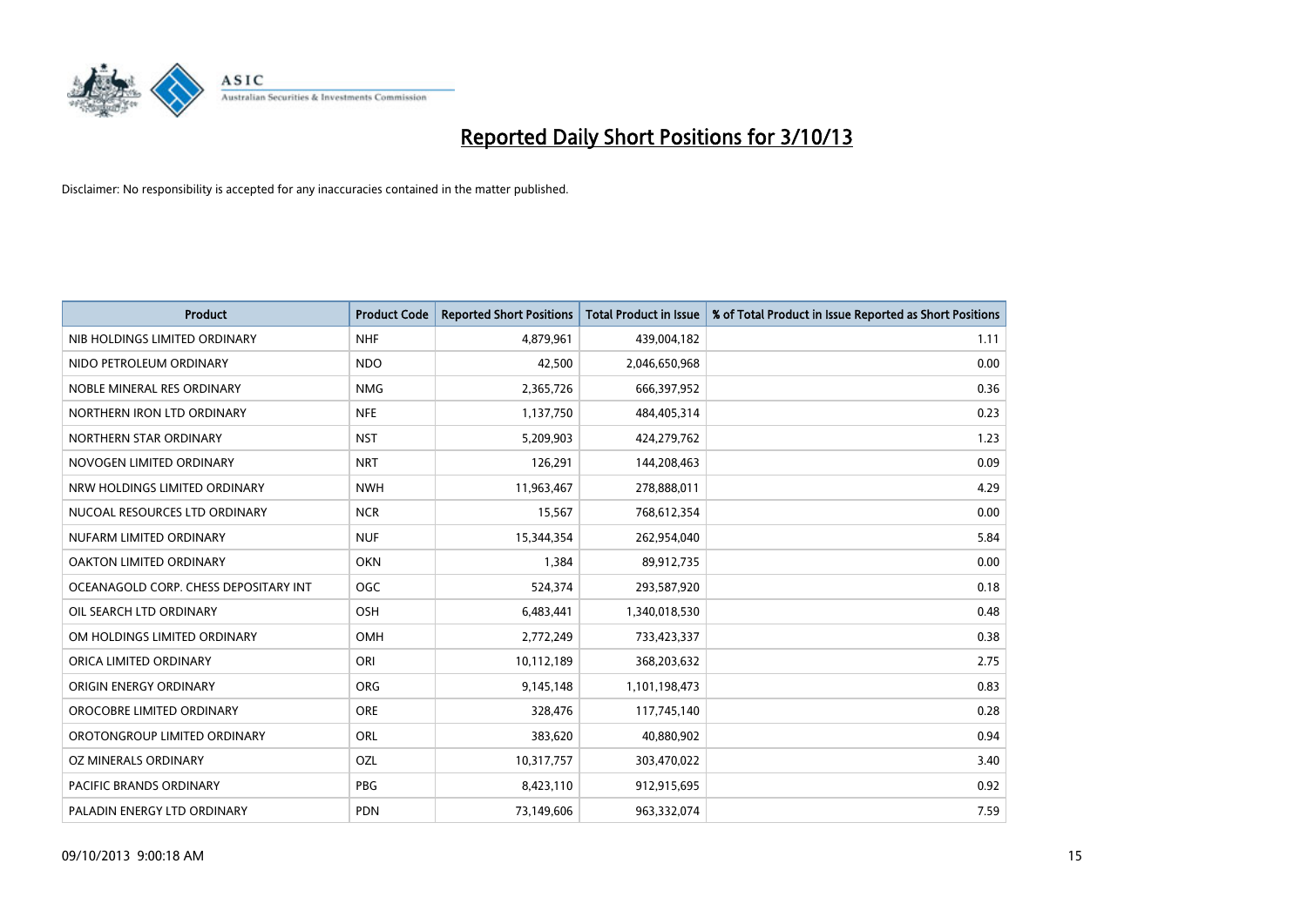

| <b>Product</b>               | <b>Product Code</b> | <b>Reported Short Positions</b> | <b>Total Product in Issue</b> | % of Total Product in Issue Reported as Short Positions |
|------------------------------|---------------------|---------------------------------|-------------------------------|---------------------------------------------------------|
| PANAUST LIMITED ORDINARY     | <b>PNA</b>          | 3,150,943                       | 619,765,589                   | 0.51                                                    |
| PANORAMIC RESOURCES ORDINARY | PAN                 | 111,180                         | 260,676,416                   | 0.04                                                    |
| PANTERRA GOLD LTD ORDINARY   | PGI                 | $\mathbf{1}$                    | 761,580,455                   | 0.00                                                    |
| PAPERLINX LIMITED ORDINARY   | <b>PPX</b>          | 48,101                          | 609,280,761                   | 0.01                                                    |
| PAPILLON RES LTD ORDINARY    | PIR                 | 5,838,420                       | 337,944,210                   | 1.73                                                    |
| PATTIES FOODS LTD ORDINARY   | PFL                 | 1,052                           | 139,065,639                   | 0.00                                                    |
| PEET LIMITED ORDINARY        | <b>PPC</b>          | 325,959                         | 431,986,887                   | 0.08                                                    |
| PERILYA LIMITED ORDINARY     | PEM                 | 280,367                         | 769,316,426                   | 0.04                                                    |
| PERPETUAL LIMITED ORDINARY   | PPT                 | 2,306,644                       | 41,980,678                    | 5.49                                                    |
| PERSEUS MINING LTD ORDINARY  | <b>PRU</b>          | 9,597,490                       | 457,962,088                   | 2.10                                                    |
| PHARMAXIS LTD ORDINARY       | <b>PXS</b>          | 3,184,120                       | 308,548,389                   | 1.03                                                    |
| PLATINUM ASSET ORDINARY      | <b>PTM</b>          | 2,876,887                       | 578,285,695                   | 0.50                                                    |
| PLATINUM AUSTRALIA ORDINARY  | <b>PLA</b>          | 836,127                         | 504,968,043                   | 0.17                                                    |
| PMI GOLD CORP CDI 1:1        | <b>PVM</b>          | 234,917                         | 157,986,653                   | 0.15                                                    |
| PMP LIMITED ORDINARY         | <b>PMP</b>          | 164,903                         | 323,781,124                   | 0.05                                                    |
| PRANA BIOTECHNOLOGY ORDINARY | <b>PBT</b>          | 300,000                         | 407,406,001                   | 0.07                                                    |
| PREMIER INVESTMENTS ORDINARY | PMV                 | 1,148,610                       | 155,260,478                   | 0.74                                                    |
| PRIMARY HEALTH CARE ORDINARY | <b>PRY</b>          | 20,511,884                      | 503,921,941                   | 4.07                                                    |
| PRIME MEDIA GRP LTD ORDINARY | <b>PRT</b>          | 40,625                          | 366,330,303                   | 0.01                                                    |
| PROGRAMMED ORDINARY          | <b>PRG</b>          | 206,493                         | 118,229,190                   | 0.17                                                    |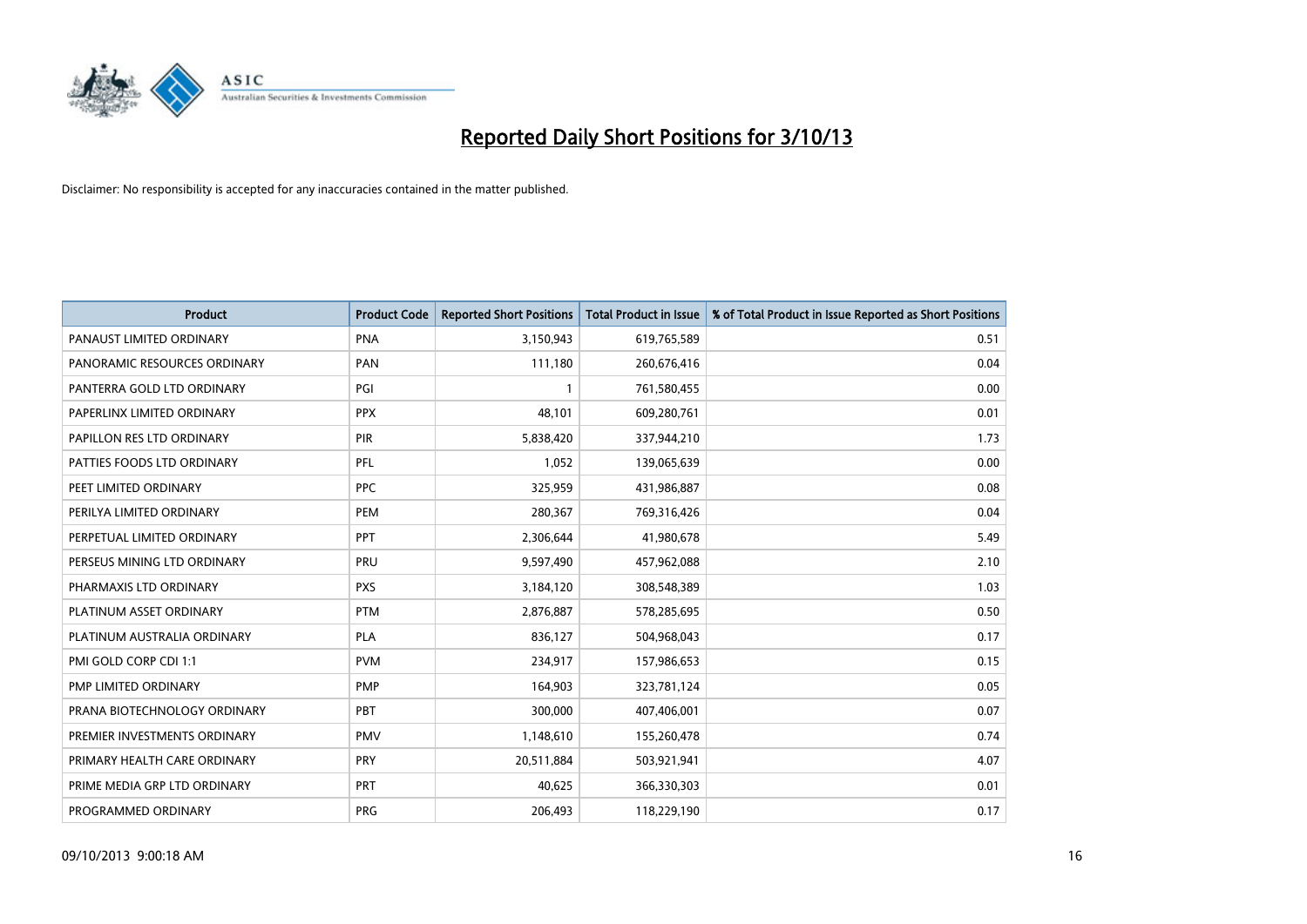

| <b>Product</b>                      | <b>Product Code</b> | <b>Reported Short Positions</b> | <b>Total Product in Issue</b> | % of Total Product in Issue Reported as Short Positions |
|-------------------------------------|---------------------|---------------------------------|-------------------------------|---------------------------------------------------------|
| <b>QANTAS AIRWAYS ORDINARY</b>      | QAN                 | 42,313,999                      | 2,241,745,788                 | 1.89                                                    |
| <b>OBE INSURANCE GROUP ORDINARY</b> | <b>OBE</b>          | 15,263,144                      | 1,220,868,532                 | 1.25                                                    |
| ORXPHARMA LTD ORDINARY              | <b>QRX</b>          | 218,037                         | 144,785,606                   | 0.15                                                    |
| <b>QUBE HOLDINGS LTD ORDINARY</b>   | <b>QUB</b>          | 14,048,908                      | 928,965,547                   | 1.51                                                    |
| RAMELIUS RESOURCES ORDINARY         | <b>RMS</b>          | 2,140,011                       | 363,029,659                   | 0.59                                                    |
| RAMSAY HEALTH CARE ORDINARY         | <b>RHC</b>          | 1,976,182                       | 202,081,252                   | 0.98                                                    |
| RANGE RESOURCES LTD ORDINARY        | <b>RRS</b>          | 324,458                         | 3,148,485,061                 | 0.01                                                    |
| <b>RCR TOMLINSON ORDINARY</b>       | <b>RCR</b>          | 1,927,251                       | 135,451,265                   | 1.42                                                    |
| <b>REA GROUP ORDINARY</b>           | <b>REA</b>          | 1,068,327                       | 131,714,699                   | 0.81                                                    |
| <b>RED 5 LIMITED ORDINARY</b>       | <b>RED</b>          | 1,244,471                       | 155,788,008                   | 0.80                                                    |
| <b>RED FORK ENERGY ORDINARY</b>     | <b>RFE</b>          | 4,904,220                       | 499,551,719                   | 0.98                                                    |
| REDBANK ENERGY LTD ORDINARY         | <b>AEJ</b>          | 13                              | 786,287                       | 0.00                                                    |
| REED RESOURCES LTD ORDINARY         | <b>RDR</b>          | 1,015                           | 522,731,064                   | 0.00                                                    |
| <b>REGIS RESOURCES ORDINARY</b>     | <b>RRL</b>          | 6,887,721                       | 477,963,824                   | 1.44                                                    |
| RESMED INC CDI 10:1                 | <b>RMD</b>          | 10,501,503                      | 1,420,542,770                 | 0.74                                                    |
| <b>RESOLUTE MINING ORDINARY</b>     | <b>RSG</b>          | 3,875,483                       | 640,994,224                   | 0.60                                                    |
| RESOURCE EQUIP LTD ORDINARY         | <b>RQL</b>          | 673                             | 249,065,471                   | 0.00                                                    |
| RESOURCE GENERATION ORDINARY        | <b>RES</b>          | 423,301                         | 332,234,604                   | 0.13                                                    |
| <b>RETAIL FOOD GROUP ORDINARY</b>   | <b>RFG</b>          | 3,028,240                       | 130,301,190                   | 2.32                                                    |
| REX MINERALS LIMITED ORDINARY       | <b>RXM</b>          | 2,001,730                       | 188,907,284                   | 1.06                                                    |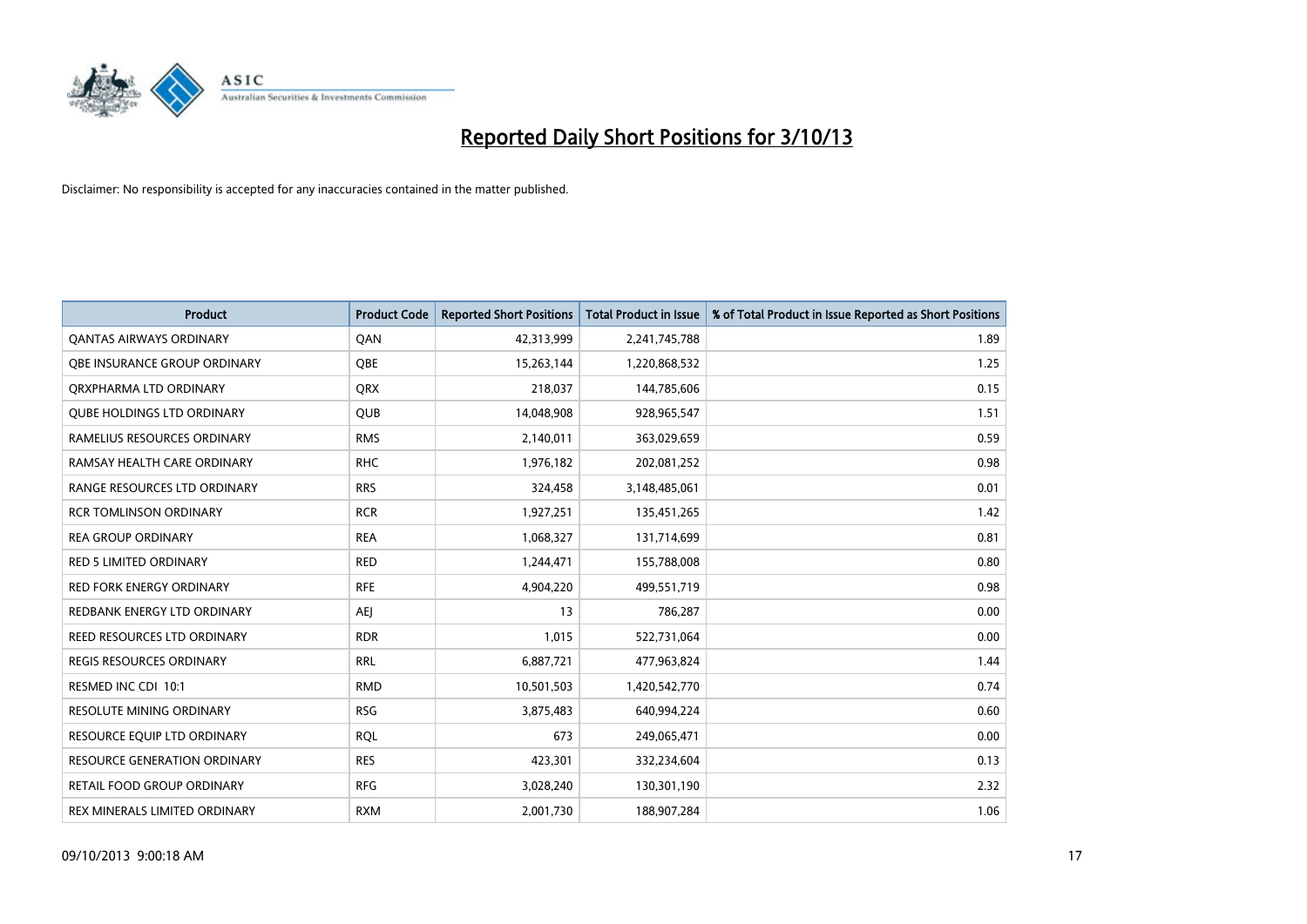

| <b>Product</b>                        | <b>Product Code</b> | <b>Reported Short Positions</b> | <b>Total Product in Issue</b> | % of Total Product in Issue Reported as Short Positions |
|---------------------------------------|---------------------|---------------------------------|-------------------------------|---------------------------------------------------------|
| <b>RHG LIMITED ORDINARY</b>           | <b>RHG</b>          | 1,085                           | 308,483,177                   | 0.00                                                    |
| <b>RIALTO ENERGY ORDINARY</b>         | <b>RIA</b>          | 41                              | 1,155,765,100                 | 0.00                                                    |
| <b>RIDLEY CORPORATION ORDINARY</b>    | <b>RIC</b>          | 116,122                         | 307,817,071                   | 0.04                                                    |
| RIO TINTO LIMITED ORDINARY            | <b>RIO</b>          | 5,393,089                       | 435,758,720                   | 1.24                                                    |
| ROBUST RESOURCES ORDINARY             | <b>ROL</b>          | 244                             | 102,830,646                   | 0.00                                                    |
| ROC OIL COMPANY ORDINARY              | <b>ROC</b>          | 1,327,822                       | 683,235,552                   | 0.19                                                    |
| SAI GLOBAL LIMITED ORDINARY           | SAI                 | 6,796,892                       | 210,662,827                   | 3.23                                                    |
| SALMAT LIMITED ORDINARY               | <b>SLM</b>          | 998                             | 159,812,799                   | 0.00                                                    |
| SAMSON OIL & GAS LTD ORDINARY         | SSN                 | 2,082,000                       | 2,547,627,193                 | 0.08                                                    |
| SANDFIRE RESOURCES ORDINARY           | <b>SFR</b>          | 2,672,457                       | 155,640,968                   | 1.72                                                    |
| <b>SANTOS LTD ORDINARY</b>            | <b>STO</b>          | 6,605,947                       | 970,172,266                   | 0.68                                                    |
| SARACEN MINERAL ORDINARY              | SAR                 | 6,749,412                       | 595,263,186                   | 1.13                                                    |
| SCA PROPERTY GROUP STAPLED SECURITIES | <b>SCP</b>          | 34,354,362                      | 642,417,140                   | 5.35                                                    |
| SEDGMAN LIMITED ORDINARY              | <b>SDM</b>          | 376,350                         | 223,224,636                   | 0.17                                                    |
| SEEK LIMITED ORDINARY                 | <b>SEK</b>          | 16,059,912                      | 339,014,316                   | 4.74                                                    |
| SELECT HARVESTS ORDINARY              | <b>SHV</b>          | 193,792                         | 57,462,851                    | 0.34                                                    |
| SENEX ENERGY LIMITED ORDINARY         | <b>SXY</b>          | 6,319,419                       | 1,144,008,917                 | 0.55                                                    |
| SERVICE STREAM ORDINARY               | SSM                 | 100                             | 283,418,867                   | 0.00                                                    |
| SEVEN GROUP HOLDINGS ORDINARY         | <b>SVW</b>          | 5,076,490                       | 308,160,281                   | 1.65                                                    |
| SEVEN WEST MEDIA LTD ORDINARY         | <b>SWM</b>          | 5,718,226                       | 999,160,872                   | 0.57                                                    |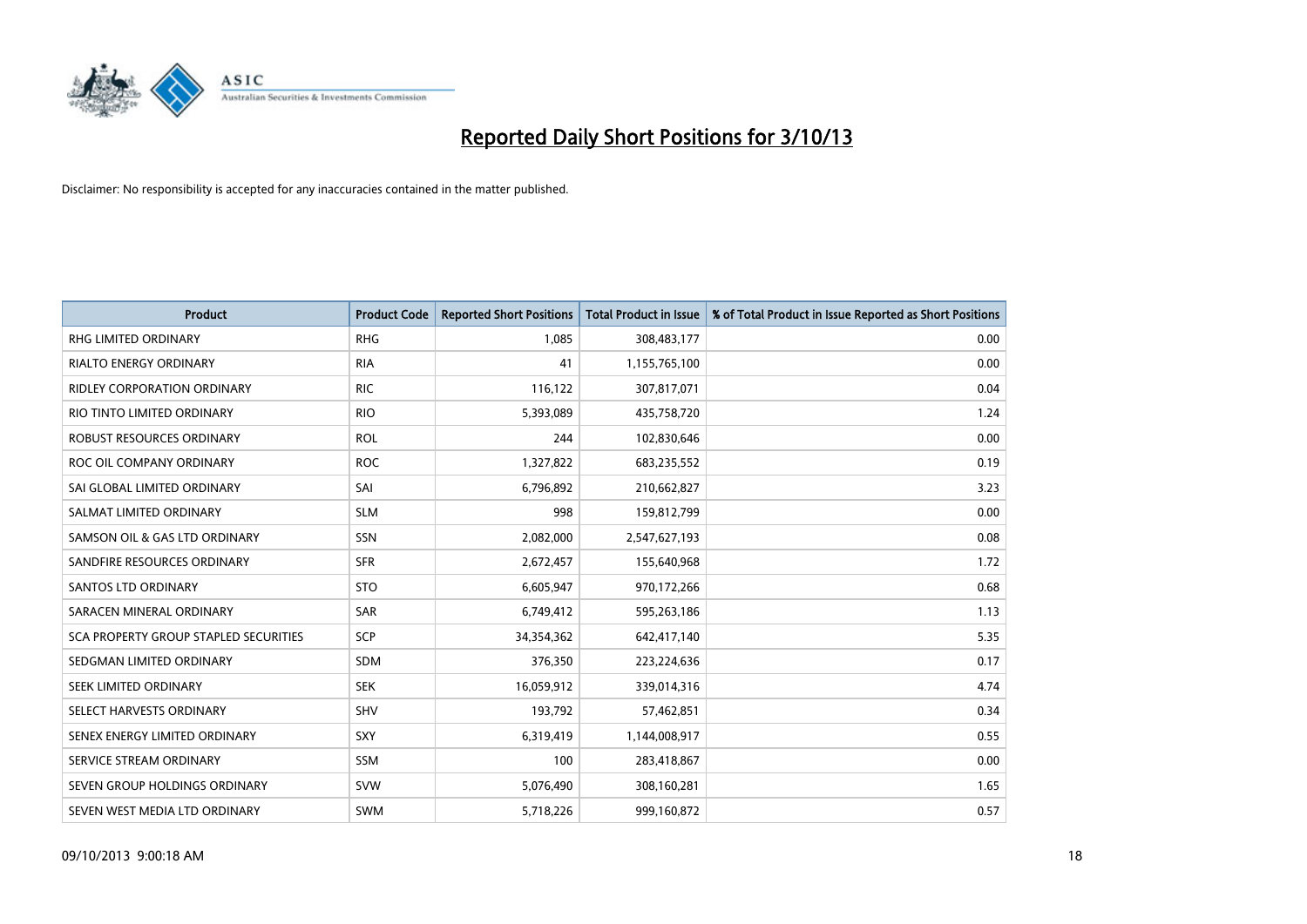

| <b>Product</b>                           | <b>Product Code</b> | <b>Reported Short Positions</b> | <b>Total Product in Issue</b> | % of Total Product in Issue Reported as Short Positions |
|------------------------------------------|---------------------|---------------------------------|-------------------------------|---------------------------------------------------------|
| SIGMA PHARMACEUTICAL ORDINARY            | <b>SIP</b>          | 2,310,006                       | 1,126,618,419                 | 0.21                                                    |
| SILEX SYSTEMS ORDINARY                   | <b>SLX</b>          | 2,471,129                       | 170,249,150                   | 1.45                                                    |
| SILVER CHEF LIMITED ORDINARY             | SIV                 | 85,278                          | 29,333,629                    | 0.29                                                    |
| SILVER LAKE RESOURCE ORDINARY            | <b>SLR</b>          | 12,996,469                      | 434,988,914                   | 2.99                                                    |
| SIMS METAL MGMT LTD ORDINARY             | SGM                 | 8,343,633                       | 204,335,628                   | 4.08                                                    |
| SINGAPORE TELECOMM. CHESS DEPOSITARY INT | SGT                 | 1,056,293                       | 169,358,656                   | 0.62                                                    |
| SIRIUS RESOURCES NL ORDINARY             | <b>SIR</b>          | 4,799,531                       | 227,020,167                   | 2.11                                                    |
| SIRTEX MEDICAL ORDINARY                  | <b>SRX</b>          | 321,787                         | 56,108,439                    | 0.57                                                    |
| SKILLED GROUP LTD ORDINARY               | <b>SKE</b>          | 5,561,140                       | 233,871,364                   | 2.38                                                    |
| <b>SKY NETWORK ORDINARY</b>              | <b>SKT</b>          | 781,651                         | 389,139,785                   | 0.20                                                    |
| SKYCITY ENT GRP LTD ORDINARY             | <b>SKC</b>          | 546,584                         | 576,958,340                   | 0.09                                                    |
| <b>SLATER &amp; GORDON ORDINARY</b>      | SGH                 | 364,408                         | 198,846,598                   | 0.18                                                    |
| SMS MANAGEMENT. ORDINARY                 | <b>SMX</b>          | 2,075,760                       | 70,099,763                    | 2.96                                                    |
| SONIC HEALTHCARE ORDINARY                | <b>SHL</b>          | 5,145,543                       | 400,295,556                   | 1.29                                                    |
| SOUL PATTINSON (W.H) ORDINARY            | SOL                 | 99,572                          | 239,395,320                   | 0.04                                                    |
| SP AUSNET STAPLED SECURITIES             | SPN                 | 26,893,934                      | 3,376,325,523                 | 0.80                                                    |
| SPARK INFRASTRUCTURE STAPLED NOTE & UNIT | SKI                 | 46,755,485                      | 1,326,734,264                 | 3.52                                                    |
| SPDR 200 FUND ETF UNITS                  | <b>STW</b>          | 77,200                          | 44,278,688                    | 0.17                                                    |
| SPECIALTY FASHION ORDINARY               | <b>SFH</b>          | 60,706                          | 192,236,121                   | 0.03                                                    |
| ST BARBARA LIMITED ORDINARY              | <b>SBM</b>          | 8,475,509                       | 488,074,077                   | 1.74                                                    |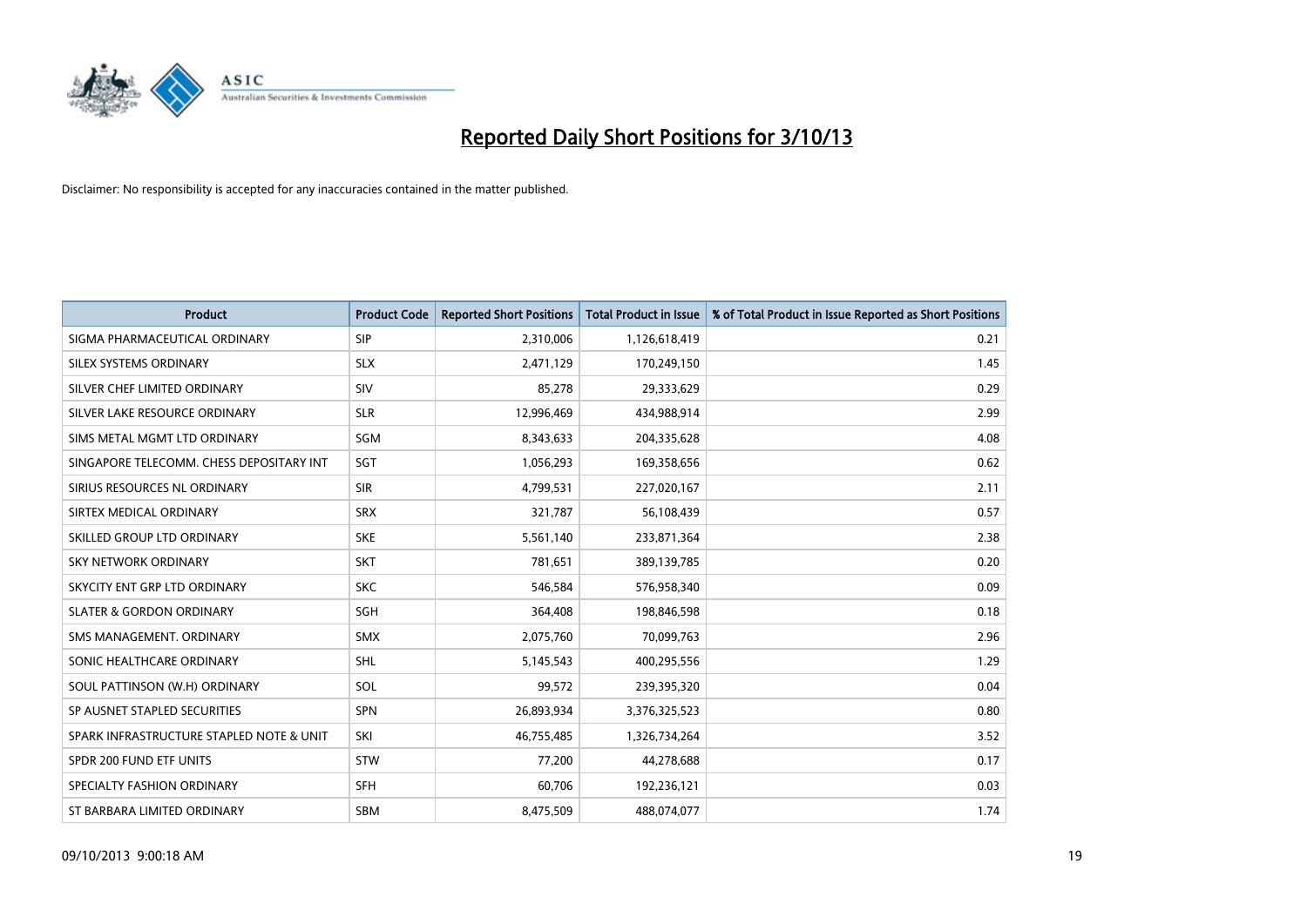

| <b>Product</b>                   | <b>Product Code</b> | <b>Reported Short Positions</b> | <b>Total Product in Issue</b> | % of Total Product in Issue Reported as Short Positions |
|----------------------------------|---------------------|---------------------------------|-------------------------------|---------------------------------------------------------|
| STARPHARMA HOLDINGS ORDINARY     | <b>SPL</b>          | 16,599,582                      | 283,964,948                   | 5.85                                                    |
| STEADFAST GROUP LTD ORDINARY     | <b>SDF</b>          | 255,031                         | 500,873,408                   | 0.05                                                    |
| STHN CROSS MEDIA ORDINARY        | <b>SXL</b>          | 8,381,756                       | 705,099,800                   | 1.19                                                    |
| STOCKLAND UNITS/ORD STAPLED      | SGP                 | 11,289,944                      | 2,305,750,747                 | 0.49                                                    |
| STRAITS RES LTD. ORDINARY        | SRO                 | 31,522                          | 1,164,150,159                 | 0.00                                                    |
| STRIKE ENERGY LTD ORDINARY       | <b>STX</b>          | 2,697                           | 706,519,664                   | 0.00                                                    |
| STW COMMUNICATIONS ORDINARY      | SGN                 | 3,523,030                       | 403,828,512                   | 0.87                                                    |
| SUNCORP GROUP LTD ORDINARY       | <b>SUN</b>          | 4,376,683                       | 1,286,600,980                 | 0.34                                                    |
| SUNDANCE ENERGY ORDINARY         | <b>SEA</b>          | 307,569                         | 462,611,982                   | 0.07                                                    |
| SUNDANCE RESOURCES ORDINARY      | <b>SDL</b>          | 49,484,060                      | 3,072,110,985                 | 1.61                                                    |
| SUNLAND GROUP LTD ORDINARY       | <b>SDG</b>          | 30,216                          | 181,710,087                   | 0.02                                                    |
| SUPER RET REP LTD ORDINARY       | SUL                 | 1,378,658                       | 196,731,620                   | 0.70                                                    |
| SYD AIRPORT STAPLED US PROHIBIT. | <b>SYD</b>          | 20,472,050                      | 2,194,322,759                 | 0.93                                                    |
| SYRAH RESOURCES ORDINARY         | <b>SYR</b>          | 2,520,184                       | 148,242,623                   | 1.70                                                    |
| TABCORP HOLDINGS LTD ORDINARY    | <b>TAH</b>          | 18,296,263                      | 754,274,706                   | 2.43                                                    |
| TANAMI GOLD NL ORDINARY          | <b>TAM</b>          | 178,918                         | 587,548,523                   | 0.03                                                    |
| TAP OIL LIMITED ORDINARY         | <b>TAP</b>          | 142,457                         | 241,608,606                   | 0.06                                                    |
| TASSAL GROUP LIMITED ORDINARY    | <b>TGR</b>          | 316,596                         | 146,507,029                   | 0.22                                                    |
| <b>TATTS GROUP LTD ORDINARY</b>  | <b>TTS</b>          | 12,149,026                      | 1,402,714,027                 | 0.87                                                    |
| TELECOM CORPORATION ORDINARY     | <b>TEL</b>          | 8,723,679                       | 1,817,238,564                 | 0.48                                                    |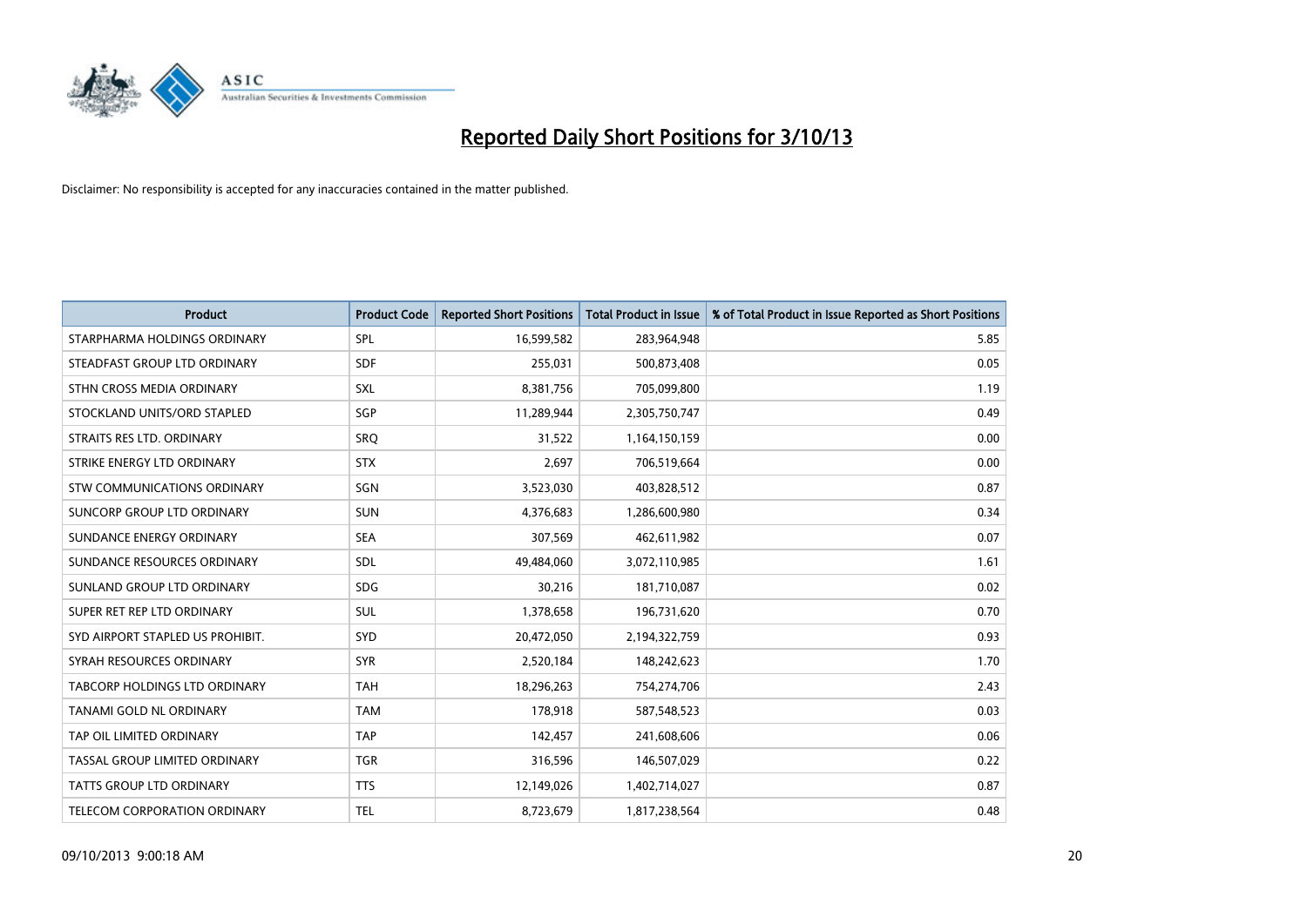

| <b>Product</b>                        | <b>Product Code</b> | <b>Reported Short Positions</b> | <b>Total Product in Issue</b> | % of Total Product in Issue Reported as Short Positions |
|---------------------------------------|---------------------|---------------------------------|-------------------------------|---------------------------------------------------------|
| <b>TELSTRA CORPORATION, ORDINARY</b>  | <b>TLS</b>          | 14,366,829                      | 12,443,074,357                | 0.12                                                    |
| TEN NETWORK HOLDINGS ORDINARY         | <b>TEN</b>          | 120,654,856                     | 2,586,970,845                 | 4.66                                                    |
| TERANGA GOLD CORP CDI 1:1             | <b>TGZ</b>          | 838,781                         | 174,196,016                   | 0.48                                                    |
| TFS CORPORATION LTD ORDINARY          | <b>TFC</b>          | 149,300                         | 279,621,829                   | 0.05                                                    |
| THE REJECT SHOP ORDINARY              | <b>TRS</b>          | 1,823,304                       | 28,826,248                    | 6.33                                                    |
| THORN GROUP LIMITED ORDINARY          | <b>TGA</b>          | 59,888                          | 148,897,155                   | 0.04                                                    |
| TIGER RESOURCES ORDINARY              | <b>TGS</b>          | 2,684,487                       | 674,770,269                   | 0.40                                                    |
| TITAN ENERGY SERVICE ORDINARY         | <b>TTN</b>          | 3,637                           | 48,434,770                    | 0.01                                                    |
| TOLL HOLDINGS LTD ORDINARY            | <b>TOL</b>          | 25,322,618                      | 717,133,875                   | 3.53                                                    |
| TORO ENERGY LIMITED ORDINARY          | <b>TOE</b>          | 7,323                           | 1,041,936,676                 | 0.00                                                    |
| TOX FREE SOLUTIONS ORDINARY           | <b>TOX</b>          | 1,230,306                       | 132,519,859                   | 0.93                                                    |
| TPG TELECOM LIMITED ORDINARY          | <b>TPM</b>          | 2,321,514                       | 793,808,141                   | 0.29                                                    |
| <b>TRADE ME GROUP ORDINARY</b>        | <b>TME</b>          | 360,793                         | 396,032,974                   | 0.09                                                    |
| <b>TRANSFIELD SERVICES ORDINARY</b>   | <b>TSE</b>          | 49,258,484                      | 512,457,716                   | 9.61                                                    |
| TRANSPACIFIC INDUST, ORDINARY         | <b>TPI</b>          | 17,184,405                      | 1,578,563,490                 | 1.09                                                    |
| TRANSURBAN GROUP TRIPLE STAPLED SEC.  | <b>TCL</b>          | 5,013,280                       | 1,485,500,376                 | 0.34                                                    |
| <b>TREASURY GROUP ORDINARY</b>        | <b>TRG</b>          | 25,674                          | 23,070,755                    | 0.11                                                    |
| TREASURY WINE ESTATE ORDINARY         | <b>TWE</b>          | 21,996,284                      | 647,227,144                   | 3.40                                                    |
| TROY RESOURCES LTD ORDINARY           | <b>TRY</b>          | 1,054,089                       | 167,730,292                   | 0.63                                                    |
| TWENTY-FIRST FOX INC A NON-VOTING CDI | <b>FOXLV</b>        | 1,296,196                       | 24,528,347                    | 5.28                                                    |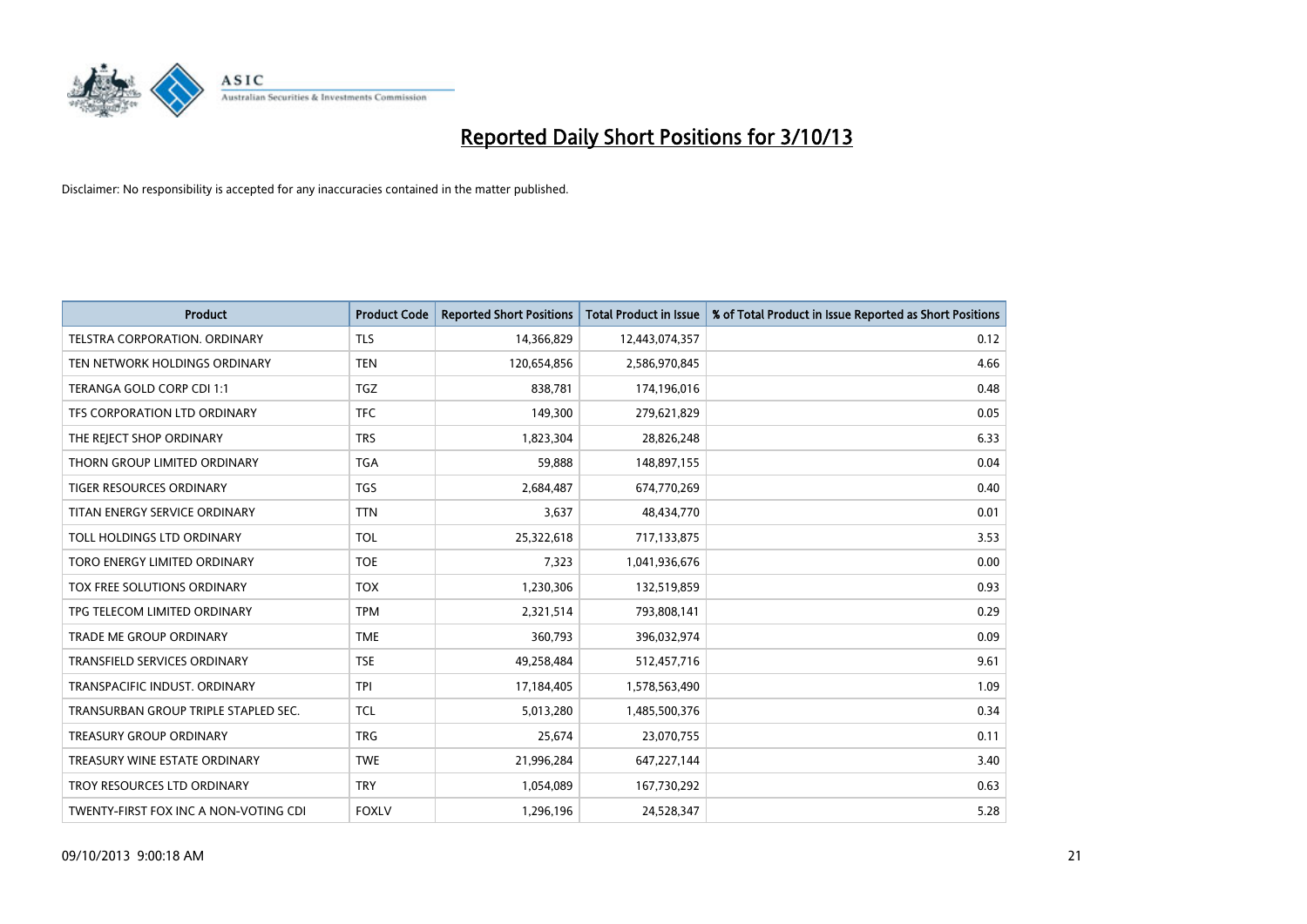

| <b>Product</b>                         | <b>Product Code</b> | <b>Reported Short Positions</b> | <b>Total Product in Issue</b> | % of Total Product in Issue Reported as Short Positions |
|----------------------------------------|---------------------|---------------------------------|-------------------------------|---------------------------------------------------------|
| TWENTY-FIRST FOX INC B VOTING CDI      | <b>FOX</b>          | 453,109                         | 208,230,321                   | 0.22                                                    |
| UGL LIMITED ORDINARY                   | <b>UGL</b>          | 20,699,588                      | 166,511,240                   | 12.43                                                   |
| UNILIFE CORPORATION CDI 6:1            | <b>UNS</b>          | 7,954                           | 275,763,432                   | 0.00                                                    |
| UXC LIMITED ORDINARY                   | <b>UXC</b>          | 85,442                          | 308,906,770                   | 0.03                                                    |
| VILLA WORLD LTD, ORDINARY              | <b>VLW</b>          | 61,765                          | 80,038,863                    | 0.08                                                    |
| <b>VILLAGE ROADSHOW LTD ORDINARY</b>   | <b>VRL</b>          | 396,640                         | 159,486,203                   | 0.25                                                    |
| VIRGIN AUS HLDG LTD ORDINARY           | <b>VAH</b>          | 152,093,407                     | 2,589,840,317                 | 5.87                                                    |
| <b>VIRTUS HEALTH LTD ORDINARY</b>      | <b>VRT</b>          | 116,834                         | 79,536,601                    | 0.15                                                    |
| VISION EYE INSTITUTE ORDINARY          | <b>VEI</b>          | 229,753                         | 160,284,112                   | 0.14                                                    |
| WEBJET LIMITED ORDINARY                | <b>WEB</b>          | 2,378,890                       | 79,397,959                    | 3.00                                                    |
| WESFARMERS LIMITED ORDINARY            | <b>WES</b>          | 25,891,925                      | 1,006,683,257                 | 2.57                                                    |
| WESFARMERS LIMITED PARTIALLY PROTECTED | <b>WESN</b>         | 176,549                         | 150,510,341                   | 0.12                                                    |
| WESTERN AREAS LTD ORDINARY             | <b>WSA</b>          | 21,143,474                      | 196,862,806                   | 10.74                                                   |
| WESTERN DESERT RES. ORDINARY           | <b>WDR</b>          | 4,009,184                       | 409,487,231                   | 0.98                                                    |
| WESTFIELD GROUP ORD/UNIT STAPLED SEC   | <b>WDC</b>          | 10,422,690                      | 2,168,299,076                 | 0.48                                                    |
| WESTFIELD RETAIL TST UNIT STAPLED      | <b>WRT</b>          | 11,883,308                      | 2,995,945,800                 | 0.40                                                    |
| <b>WESTPAC BANKING CORP ORDINARY</b>   | <b>WBC</b>          | 26,453,801                      | 3,109,048,309                 | 0.85                                                    |
| WHITE ENERGY COMPANY ORDINARY          | <b>WEC</b>          | 464                             | 322,974,494                   | 0.00                                                    |
| WHITEHAVEN COAL ORDINARY               | <b>WHC</b>          | 81,273,896                      | 1,025,692,710                 | 7.92                                                    |
| WIDE BAY AUST LTD ORDINARY             | <b>WBB</b>          | 9,056                           | 36,238,600                    | 0.02                                                    |